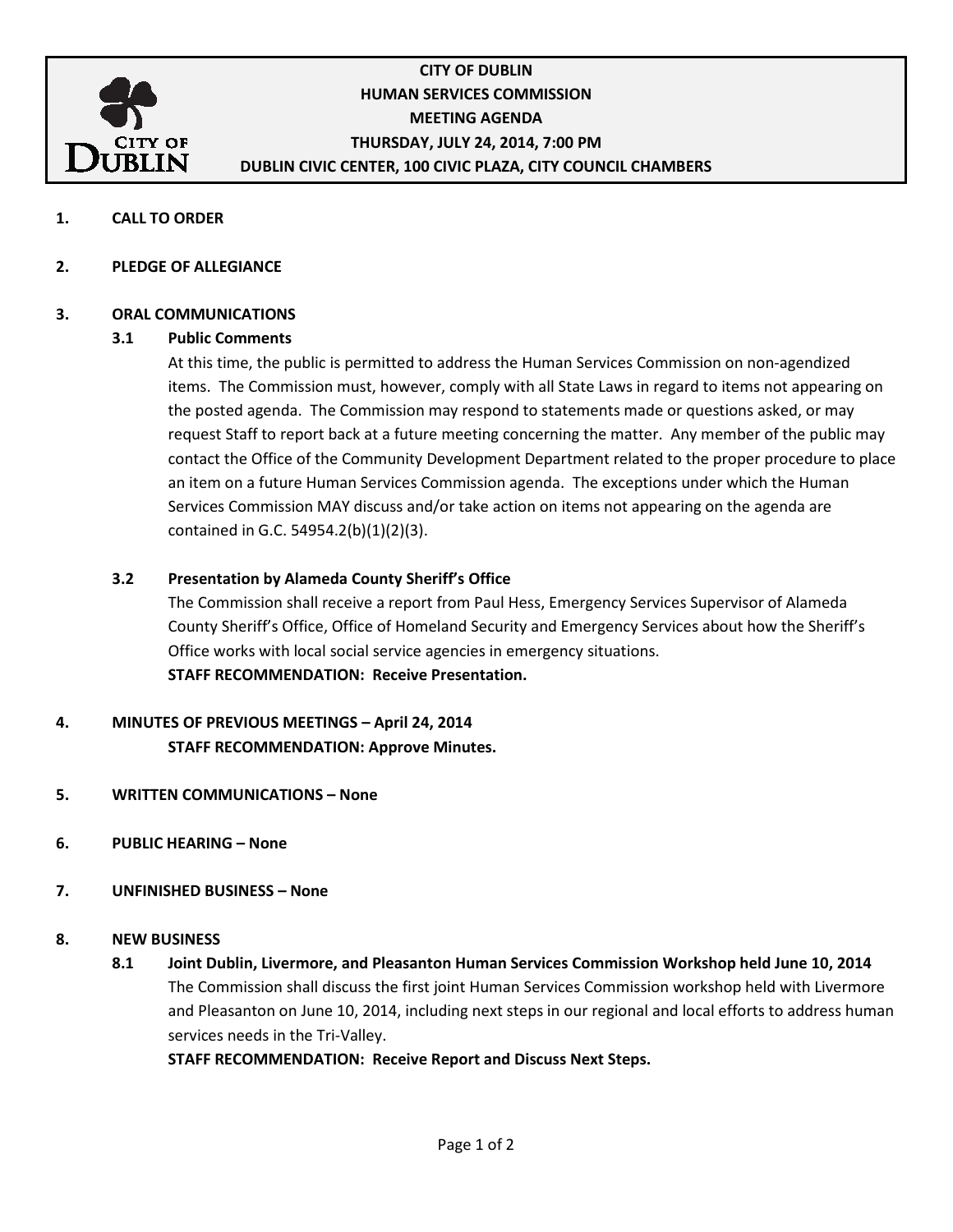#### 8.2 Human Services Commissioners Term of Office and Reappointment Process

The Commission will be presented with information regarding the term of Commission office and reappointment process.

STAFF RECOMMENDATION: Receive Report.

#### 9. OTHER BUSINESS

Brief INFORMATION ONLY reports from the Human Services Commission and / or Staff related to meetings attended at City Expense (AB 1234).

# 10. ADJOURNMENT – Next Meeting Thursday, October 23, 2014

This AGENDA is posted in accordance with Government Code Section 54954.2(a)

If requested, pursuance to Government Code Section 54953.2, this agenda shall be made available in appropriate alternative formats to persons with a disability, as required by Section 202 of the Americans with Disabilities Act of 1990 (42 U.S.C. Section 12132), and the federal rules and regulations adopted in implementation thereof. To make a request for disability-related modification or accommodation, please contact the Office of the Community Development Department at (925) 833-6610 at least 72 hours in advance of the meeting.

A complete packet of information containing Staff Reports (Agenda Statements) and attachments related to each item is available for public review at least 72 hours prior to a Human Services Commission Meeting or, in the event that it is delivered to the Commission less than 72 hours prior to a Humans Services Commission Meeting, as soon as it is so delivered. The packet is available in the Community Development Department at the Civic Center.

#### HUMAN SERVICES COMMISSION

#### Mission

The City of Dublin Human Services Commission is dedicated to outreach, education, and collaboration to address the community's human service needs as represented in the adopted needs assessment.

#### Vision

The Human Services Commission seeks solutions to the needs identified in the adopted needs assessment. The Commission will make recommendations to the Council on priorities for efforts that are consistent with the City Council's adopted mission, vision and values.

The Commission evaluates, encourages and advocates for the provision of human services in the community by making recommendations for organizational grant funding, educating residents on human services needs and promoting available services, supporting citizen awareness, engagement and volunteerism in addressing human service needs, and by collaborating with neighboring cities on regional human services solutions.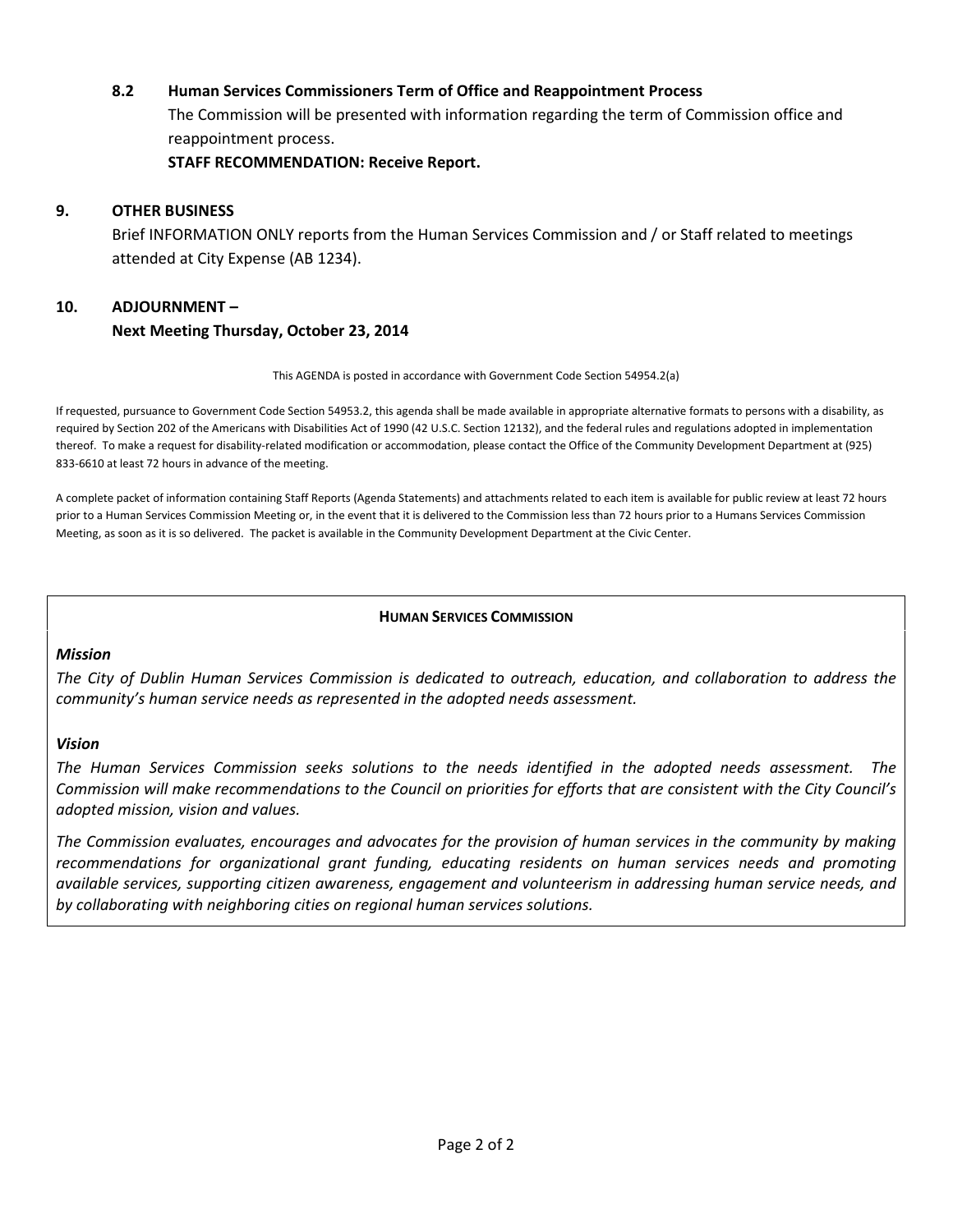

# AGENDA STATEMENT HUMAN SERVICES COMMISSION

| DATE:                       | July 24, 2014                                                                                                                                                                                                                                                                    |
|-----------------------------|----------------------------------------------------------------------------------------------------------------------------------------------------------------------------------------------------------------------------------------------------------------------------------|
| TO:                         | <b>Human Services Commission</b>                                                                                                                                                                                                                                                 |
| <b>SUBJECT:</b>             | Presentation by Alameda County Sheriff's Office, Office of Homeland Security and<br><b>Emergency Services</b><br>Prepared by Amy Cunningham, Assistant to the City Manager                                                                                                       |
| <b>EXECUTIVE SUMMARY:</b>   | The Commission shall receive a report from Paul Hess, Emergency Services Supervisor of<br>Alameda County Sheriff's Office, Office of Homeland Security and Emergency Services<br>about how the organization works with local social service agencies in emergency<br>situations. |
| <b>FINANCIAL STATEMENT:</b> | None.                                                                                                                                                                                                                                                                            |
| <b>RECOMMENDATION:</b>      | Receive Presentation.                                                                                                                                                                                                                                                            |

#### DESCRIPTION:

Paul Hess, Emergency Services Supervisor of Alameda County Sheriff's Office (ACSO), will make a presentation about how the organization works with local social service agencies in emergency situations. At the April 24, 2014, Human Services Commission (HSC) meeting, Commissioners heard a presentation from Alison DeJung of Eden I&R, Inc. (Alameda County 2-1-1) about the services 2-1-1 provides to residents. Ms. DeJung indicated that 2-1-1 has a cooperative agreement with ACSO for emergency events. Commissioners expressed interest in learning more about the other social service organizations ACSO supports in the Tri-Valley and greater region. ACSO personnel will share information about how they work cooperatively with local jurisdictions and regional social service agencies to support human service needs in emergency situations.

#### NOTICING REQUIREMENTS / PUBLIC OUTREACH:

None.

#### ATTACHMENTS:

None.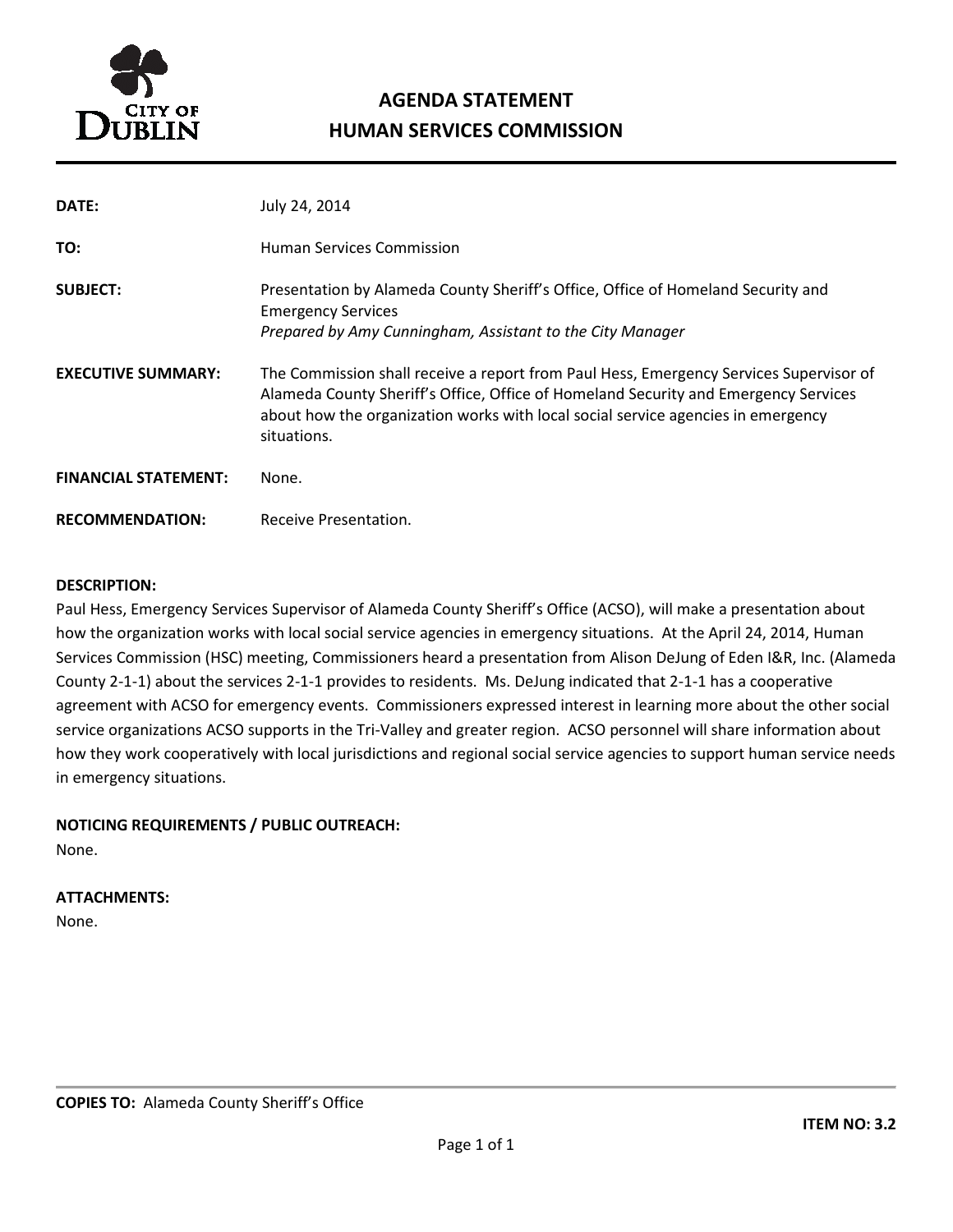

## **HUMAN SERVICES COMMISSION REGULAR MEETING DRAFT Minutes CITY OF DUBLIN April 24, 2014**

# **The April 24, 2014 Human Services Commission (HSC) was called to order at 7:05:36 PM at the Dublin Civic Center, Dublin, California, by Chair Lockhart.**

# **CALL TO ORDER/ROLL CALL**

Commissioners (Cm.) Present: Lockhart, McCormick, Muetterties, Wakamoto-Lee Commissioners Absent: Brown

# **PLEDGE OF ALLEGIANCE**

Chair Lockhart led the Pledge of Allegiance.

# **ORAL COMMUNICATIONS**

 **3.1 Public Comments –** None

# **3.2 Presentation by Eden I&R, Inc. (Alameda County 211)**

Alison DeJung, Deputy Director of Eden I&R, Inc. presented an overview of 211 services.

Ms. DeJung informed the HSC that 211 is set up to perform a key role during a disaster, shifting services from 211 to Operation Emergency Services, working along with the Alameda County Sheriff's Office.

Chair Lockhart asked how 211 will handle the volume of calls received during a disaster.

Ms. DeJung related that emergency calls should be initiated through 911. However, Alameda County's 211 has a memorandum of understanding with Los Angeles County's 211 call center to assist with calls if the phone lines are inoperable in Alameda County. Also, practice drills prepare staff for emergency situations and staff is aware they may be required to work 24-hour shifts during this time to keep the phones lines up-and-running.

Chair Lockhart asked Ms. DeJung if she is aware of how the fairgrounds in Pleasanton might be used in an emergency, since the venue has a water source, bathrooms and facilities for housing people.

Ms. DeJung was not aware of how the venue will be used in an emergency, but is sure that it has been discussed.

Amy Cunningham suggested having representatives from the Office of Emergency Services come in to speak with the HSC about Tri-Valley emergency issues as it relates to human services.

Ms. DeJung explained that 211 has a partnership with Covered California and was one of the first certified enrollment entities in the County, with two trained staff as enrollment counselors. From late November 2013 through April 2014, staff met with 140 individuals to help them enroll in Covered California and expanded Medi-Cal.

DRAFT HSC Meeting Minutes, April 24, 2014 Page 1 of 9 Chair Lockhart asked if 211 could have handled a higher volume.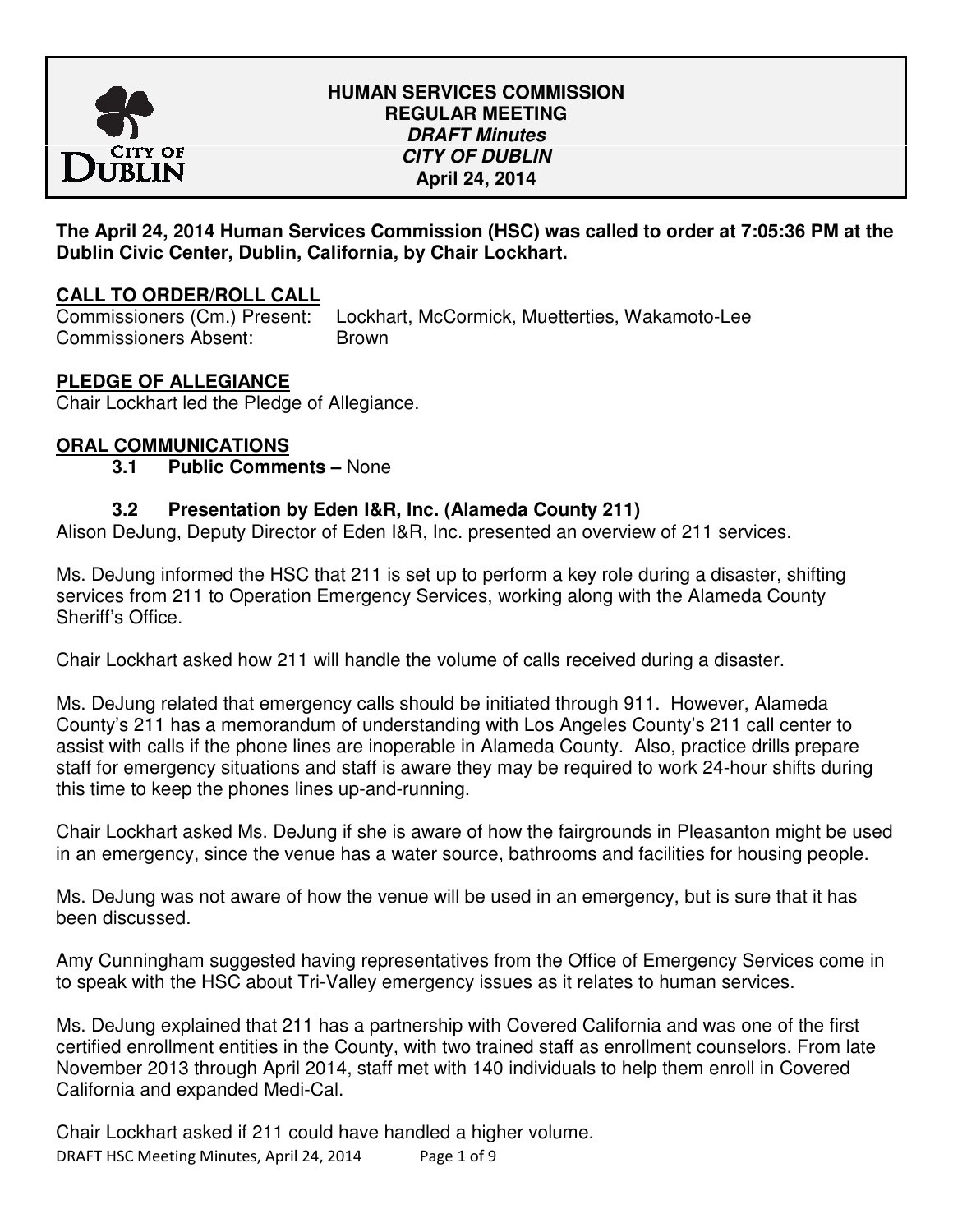Ms. DeJung explained that the amount of people assisted was the maximum 211 could have helped because reimbursement from Covered California was minimal and did not compensate for staff time. She further explained that it takes multiple appointments to get an individual enrolled, and as a result many individuals were referred to other agencies who could aid with enrollment.

Cm. Wakamoto-Lee asked if 211 had considered partnering with certified agents, who are willing to work pro-bono.

Ms. DeJung explained that no volunteers have been recruited.

Cm. Wakamoto-Lee mentioned that the next open enrollment is October 2014.

Ms. DeJung stated that she will be preparing a full analysis of the prior enrollment process to evaluate whether 211 will be participating in the next enrollment period.

Cm. Wakamoto-Lee suggested that 211 refer individuals to agents in close proximity who can provide free enrollment services.

Ms. DeJung agreed and explained that individuals are referred to other entities or to the Covered California website to search for local agencies.

Ms. Cunningham mentioned that Axis Community Health was very active in the Tri-Valley, helping individuals to enroll. They have staff available once a week at the Dublin Library to assist with enrollment.

Cm. McCormick asked what the budget is for 211.

Ms. DeJung responded that for fiscal year 2014, \$1.5 million is budgeted for 211 and \$1.9 million is budgeted for the agency with eight-five percent of the money funding staff salaries, explaining that the operation is very staff intensive.

At 7:31:30 PM Cm. Muetterties arrived at the HSC meeting.

Ms. Cunningham informed the HSC that she can provide them with the monthly statistics for 211.

The HSC agreed they would like to receive monthly statistics.

Chair Lockhart asked if 211 would like to make a presentation to the Dublin school board.

Ms. DeJung stated that presenting to the student services staff would be the ideal audience, since they interact directly with students and parents, and can provide awareness of the program.

Chair Lockhart advised that she can provide the information for Ms. DeJung.

Chair Lockhart asked how elderly callers or others who find it difficult to make multiple calls are assisted.

Ms. DeJung explained that the role of 211 is to provide referrals, but individuals are referred to agencies that provide case management. However, in many instances staff has made three-way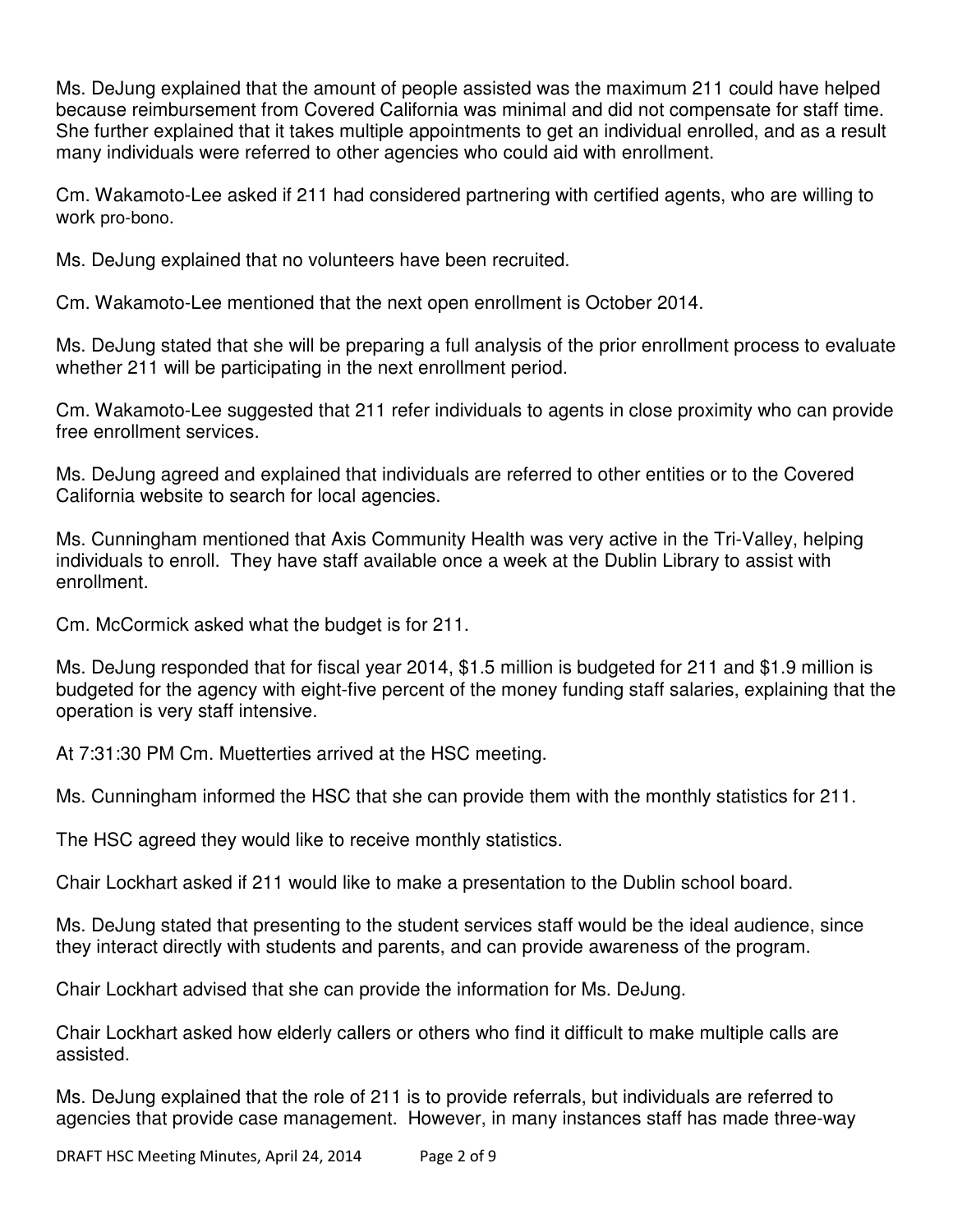calls or followed up with citizens to ensure help was provided. Additional outreach is made to a certain percentage of callers to verify their customer service experience and referral accuracy.

Chair Lockhart mentioned an up-and-coming transportation measure. If passed, Livermore Amador Valley Transit Authority, will pilot a program in Dublin that offers discounted bus passes to students in need. She asked if there is an organization that can provide assistance with this need.

Ms. DeJung stated that this is a frequent inquiry and that no resource is available for discounted bus passes for students. However, another role of 211 is to identify the gaps at the City and County level to inform organizations of any unmet needs.

Chair Lockhart believes the transportation measure is on the November ballot and can share this information with 211.

Ms. DeJung mentioned that 211 will follow up. She also stated that resources can be shared with 211 on the administrative telephone line at (510) 537-2710, extension 8.

Cm. McCormick asked about tenant rights resources.

Ms. DeJung explained that referrals are based on the type of tenant right and location of the caller.

Cm. McCormick clarified that there may be an issue in one of the affordable complexes in Dublin.

Ms. DeJung mentioned a couple of agencies that may be of assistance: Bay Area Legal Aid and Echo Housing, and then stated that a Resource Specialist at 211 is more familiar with the programs and can identify a specific agency to provide assistance.

Cm. Muetterties asked if there is a similar program in Contra Costa County.

Ms. DeJung stated yes, 211 is a national number and each county is responsible for organizing and funding the program.

# **MINUTES OF PREVIOUS MEETINGS**

**4. January 23, 2014** 

On a motion by Cm. McCormick and seconded by Cm. Wakamoto-Lee, on a vote of 4-0, the HSC unanimously approved the minutes of the January 23, 2014 meeting.

# **WRITTEN COMMUNICATIONS** – None

**PUBLIC HEARING** – None

# **UNFINISHED BUSINESS** – None

# **NEW BUSINESS**

# **8.1 Review of City of Dublin Community Grants Program**

Lynette Darensburg presented the review of the City of Dublin Community Grants Program as outlined in the Staff Report.

Ms. Darensburg asked the HSC for input on changes they would like to see in the grant guidelines.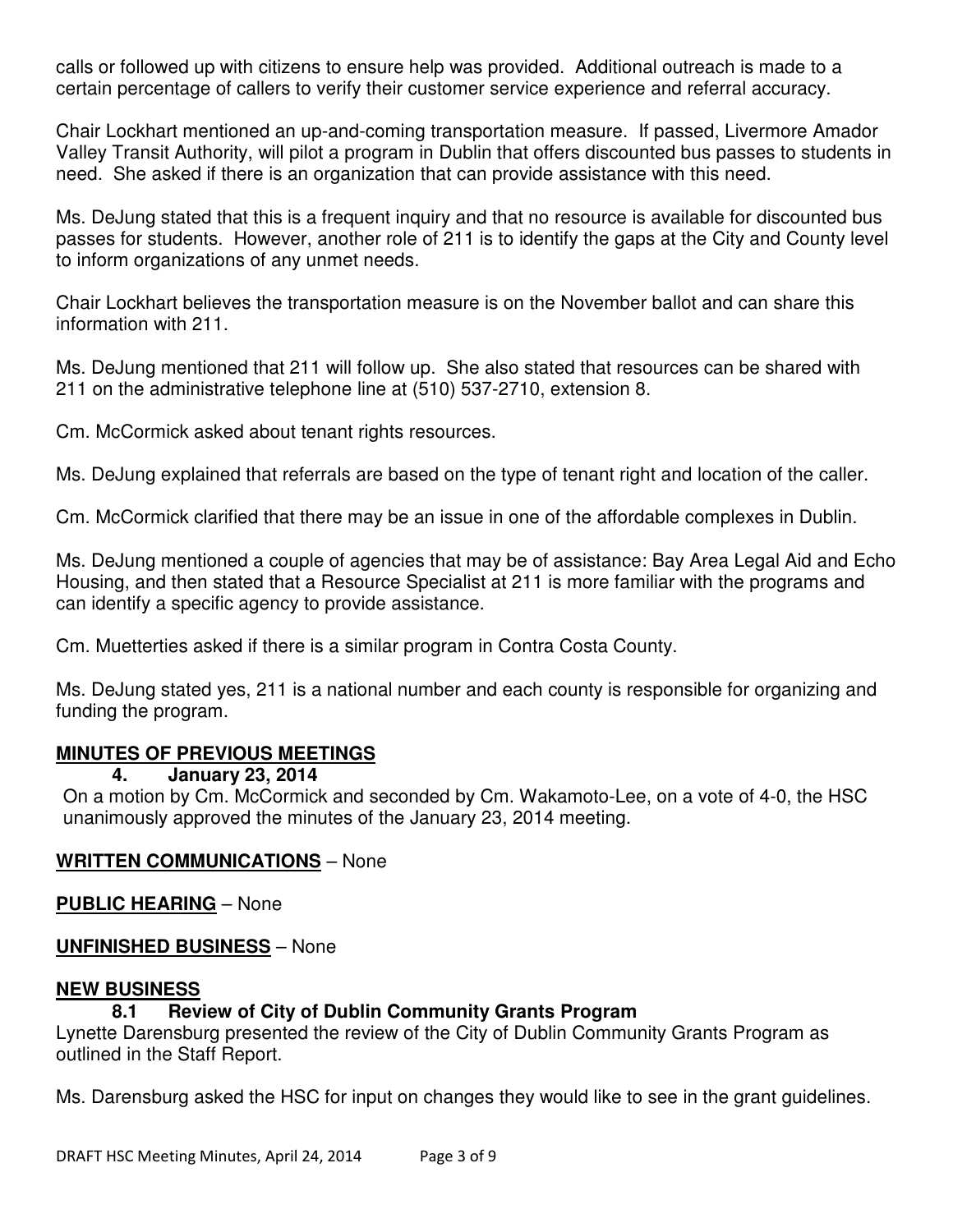Cm. McCormick stated that she would like a complete financial statement outlining the overall health of the organization, currently only a program budget is provided.

Ms. Cunningham clarified that if the organization is nationwide, like the Young Men's Christian Association, the organizational budget would be for the Tri-Valley chapter of the organization.

Cm. McCormick replied yes, that would be fine.

Chair Lockhart added that this will help the HSC better understand how the money granted will impact the organization as a whole and which organization would have a greater need for funding.

Chair Lockhart asked how the funding minimum of \$3,500 was determined.

Ms. Cunningham explained that the minimum and maximum funding limits were determined in two ways: 1. Reviewing the historical funding averages and; 2. Making the parameters consistent with all three funding programs: Community Support Grant, Housing In-Lieu and Community Development Block Grant (CDBG). The CDBG portion requires onerous administrative requirements and \$3,500 was determined to be appropriate in view of the amount of grant administration required, however \$5,000 might be a more fitting minimum level now.

The HSC agreed that \$3,500 is an acceptable minimum for grant funding.

Ms. Cunningham stated that the HSC have the option to recommend an amount less than \$3,500 to the City Council as an exception, however to apply for grant funding the organization would need to request a minimum of \$3,500.

Cm. McCormick asked for a list of the local board of directors for the applicant organizations.

Ms. Cunningham stated that the list of the board of directors is submitted by the applicant and can be added to the application packets, next fiscal year.

Cm. Wakamoto-Lee asked if the grant applicants are surveyed for their opinion of the grant application process.

Ms. Cunningham responded yes; the most recent survey was completed after the implementation of Zoomgrants. She then stated that now that the HSC is established, next year may be an appropriate time to invite feedback from the grant applicants through another community meeting.

Ms. Cunningham stated that Vice Chair (Vc.) Brown submitted comments regarding the grant process by email, since he is unable to attend in person. Vc. Brown felt the term "unduplicated" needed to be defined more specifically when used to describe clients or persons who are receiving services. Ms. Cunningham mentioned that unduplicated is a CDBG term and is a required question on the application. Upon discussion, the HSC agreed with Ms. Cunningham's suggestion that unduplicated could be defined in parenthesis to clarify what is meant (serving clients one time).

Ms. Darensburg initiated the discussion of the grant application questions and asked the HSC if they had any feedback:

Cm. McCormick stated that she appreciated the questions and presentations and stated they are a great guide in providing an overall picture of the organization.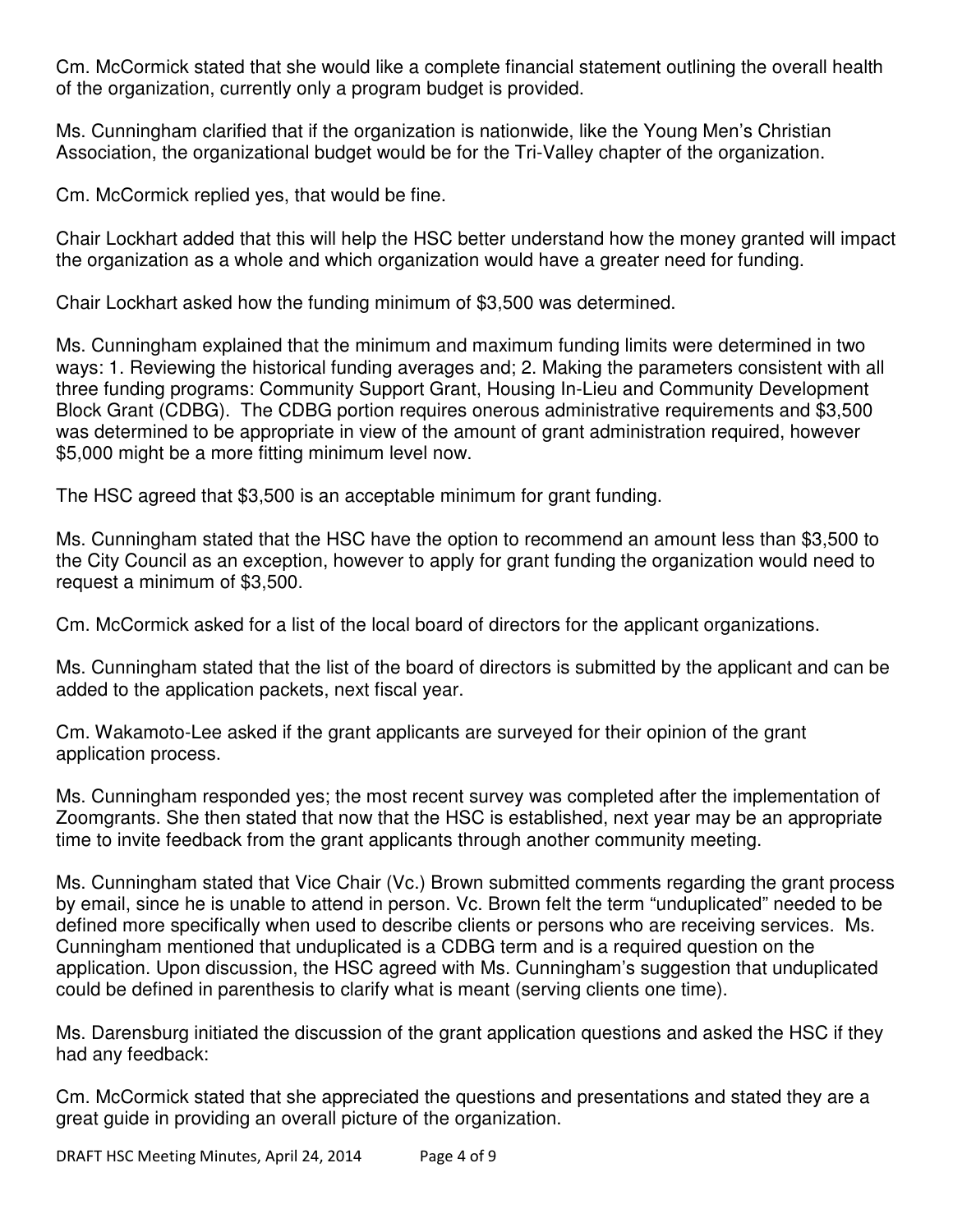Ms. Cunningham added Vc. Brown's comments that fiscal year should be clarified for question 22; "Does your agency anticipate having any unspent grant funds at the end of the fiscal year?" And then asked if the HSC felt the question was ambiguous and needed explanation.

After discussion, the HSC agreed to change *fiscal year* to *grant year*.

Ms. Cunningham mentioned Vc. Brown's additional comment to delete questions 28, 29, and 30, which refer to the City of Dublin's mission, vision and values, because the questions do not seem relevant to the requestor. Ms. Cunningham then explained that the questions were added to ensure that grant funding focuses on City Council priorities, but that it may be applicable to have a more broad perspective, instead of looking so closely at the strategies.

After a discussion, the HSC agreed to remove question 30 pertaining to strategies, because a program does not always fall in line with a particular strategy, and to leave questions 28 and 29 regarding the City's vision, mission and values.

Ms. Cunningham confirmed that the HSC wants to ask the City Council to remove question 30 from the grant application questions.

The HSC agreed.

Cm. McCormick asked if question 27 was also up for discussion.

Ms. Cunningham explained that question 27 would need to remain because it is a CDBG required question.

Chair Lockhart asked if the Davis-Bacon/Fair Labor Standards Act would also apply to a local project that has a capital component.

Ms. Darensburg explained that the use of municipal funds for a local project would fall under prevailing wage.

Chair Lockhart asked if an organization, such as Kaleidoscope, who is getting volunteer labor to put in a play area, and needs funding for materials, would fall under prevailing wage.

Ms. Darensburg explained that materials and volunteer help do not fall under prevailing wage, but hiring labor does.

Ms. Darensburg next reviewed the rating criteria with the HSC and opened it up for discussion.

Ms. Cunningham stated that Vc. Brown questioned whether it is a useful tool to differentiate between grant requests. Ms. Cunningham went on to explain that it does help to see how the applicant is qualifying in multiple areas and if they have met prior grant requirements by submitting annual and quarterly reports, showing accountability.

The HSC had no questions regarding the rating criteria.

Ms. Darensburg discussed the recommendation process and asked the HSC for feedback to make the process more seamless.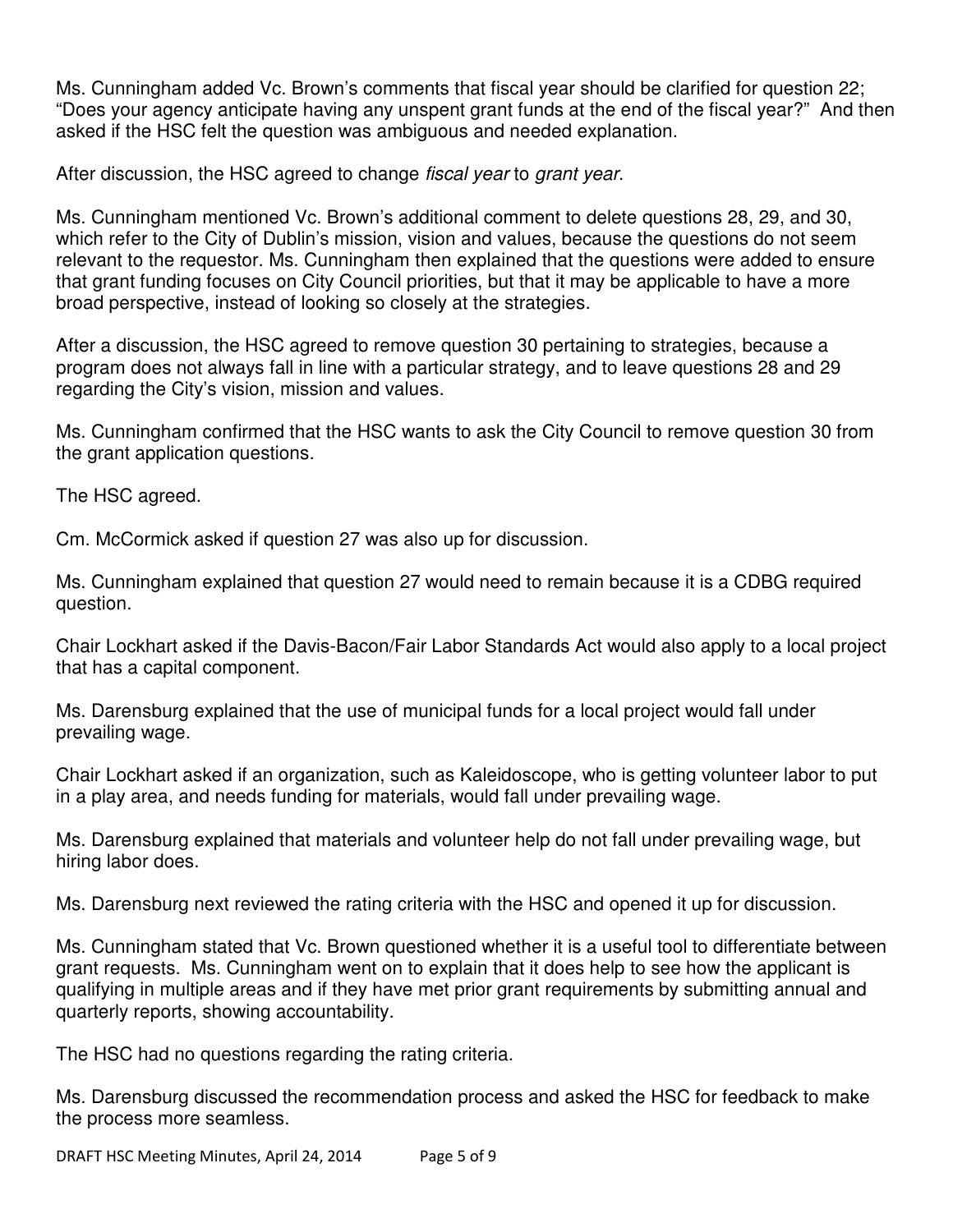The HSC all agreed the recommendation process and rating criteria in Zoomgrants was extremely helpful in providing pertinent information.

Cm. McCormick would like to see a change to the way the HSC handles the funding deliberations.

The HSC agreed the funding deliberations should be conducted in public view, but would like a more structured feel with less debating in the public arena.

Ms. Cunningham suggested taking a break after the presentations and giving the HSC time to fill in funding recommendations individually on a spreadsheet, and then Staff could display the HSC recommendations as a group in public view and then begin funding deliberations.

The HSC agreed that this is a good solution.

Ms. Cunningham stated that Staff can also look to see how other agencies handle the process and provide suggestions. She also clarified with the HSC that it is preferential to make funding recommendations during the same meeting as the applicant presentations.

The HSC agreed they would like to make funding recommendations during the same meeting as the applicant presentations.

Ms. Cunningham stated that a worksheet to note funding recommendations will be given to the HSC before the Community Grants meeting next year. This will assist Commissioners with making preliminary funding recommendations prior to the meeting and provide an opportunity for Commissioners to modify their recommendations once they have heard the applicant presentations.

Chair Lockhart asked for an update on the Parks and Community Services Department's work with their Commissions to establish a budget and grant process recommendation for funding of cultural arts programs.

Ms. Cunningham stated that she would report the findings to the HSC. Additionally, the budget hearing to finalize the Community Grant awards will be on May 20, 2014.

# **8.2 HSC Proposed Mission and Vision Statements**

Ms. Cunningham presented the HSC proposed mission and vision statements as outlined in the staff report.

Chair Lockhart wanted to clarify that when the mission statement addresses human service needs, if the human services needs should be defined.

Ms. Cunningham stated that the needs are identified in the needs assessment.

Chair Lockhart suggested the mission statement indicate the needs assessment.

Cm. Wakamoto-Lee stated that since the needs continuously evolve, to modify the statement to read the current needs assessment.

Ms. Cunningham suggested *adopted* needs assessment.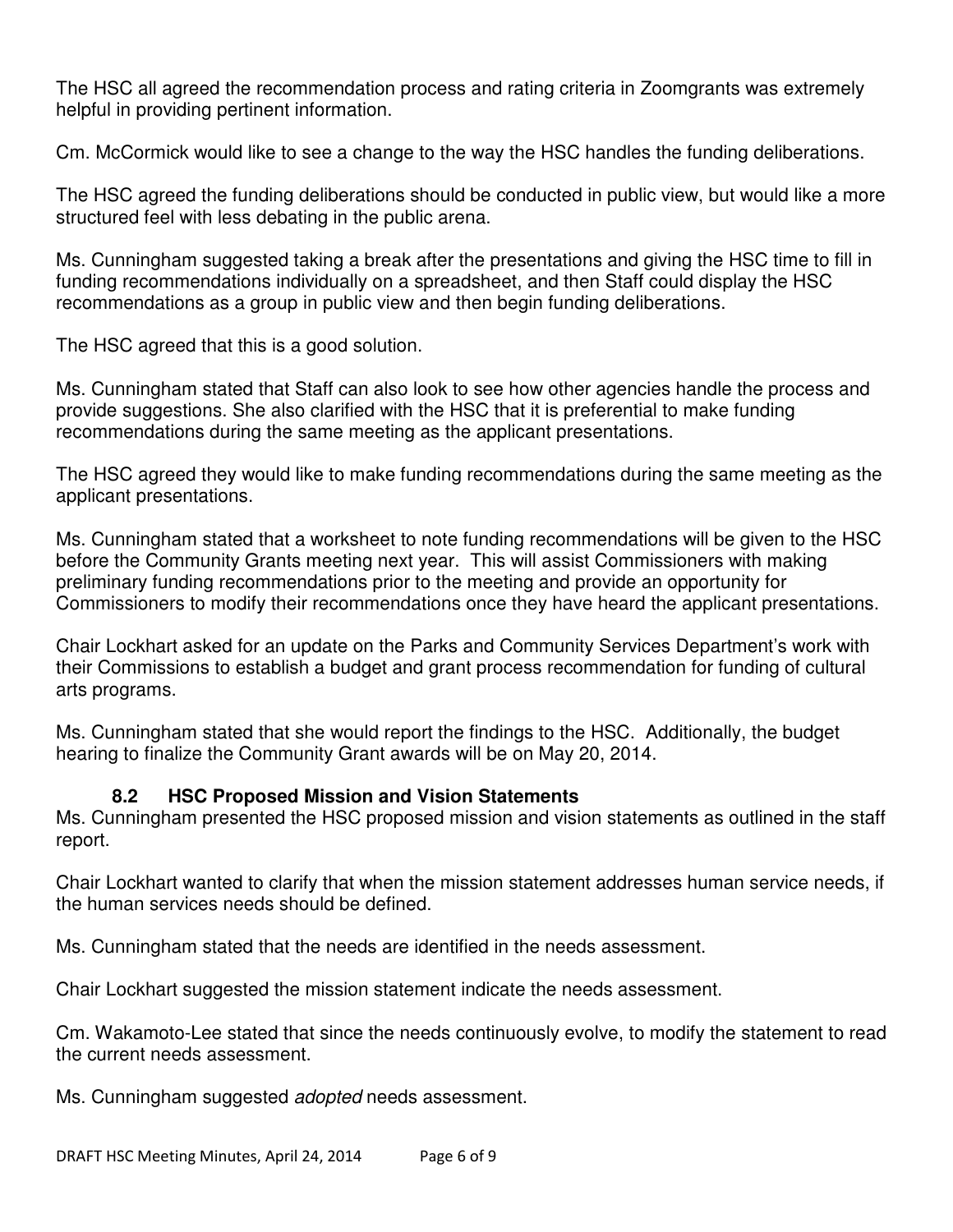Ms. Darensburg shared Vc. Brown's proposed mission statement: The City of Dublin Human Services Commission will review, evaluate and recommend human services which serve the needs of Dublin residents and of the Tri-Valley.

Chair Lockhart stated that the focus should be on the gaps outlined in an adopted document, otherwise the interpretation of human service needs will be too broad.

Cm. Wakamoto-Lee suggested leaving "collaboration" and removing "with others," due to redundancy.

Ms. Cunningham restated the new mission statement as proposed by the HSC: **The City of Dublin Human Services Commission is dedicated to outreach, education, and collaboration to address the community's human service needs as represented in the adopted needs assessment.** 

The HSC now discussed the proposed vision statement.

Cm. Wakamoto-Lee noted that human service needs is stated eight times and suggested removing the duplications, when it makes sense to do so.

Ms. Darensburg suggested making the vision statement consistent with the mission statement by changing Eastern Alameda County Human Services Needs Assessment to the adopted needs assessment.

Cm. Wakamoto-Lee stated that she would like the word "awareness" in the mission statement, since community awareness relates not just to needs, but services available; this helps the other part of the community who become aware of the opportunity to volunteer.

Cm. McCormick noted that the word "outreach" only appears in the mission statement and asked if it should also be in the vision statement. She stated the word "responsive" or the idea that the HSC responds and is a forum for the public to voice needs, should be represented in the vision statement.

After discussion the HSC decided to add the word "advocates" to the first sentence.

Ms. Cunningham restated the new vision statement as proposed by the HSC: **The Human Services Commission seeks solutions to the needs identified in the adopted needs assessment. The Commission will make recommendations to the Council on priorities for efforts that are consistent with the City Council's adopted mission, vision and values.** 

**The Commission evaluates, encourages and advocates for the provision of human services in the community by making recommendations for organizational grant funding, educating residents on human services needs and promoting available services, supporting citizen awareness, engagement and volunteerism in addressing human service needs, and by collaborating with neighboring cities on regional human services solutions.** 

Ms. Cunningham stated that Vc. Brown has an additional suggestion to broaden the Bylaws. She clarified that the Bylaw attachment is an excerpt and not the full Bylaws.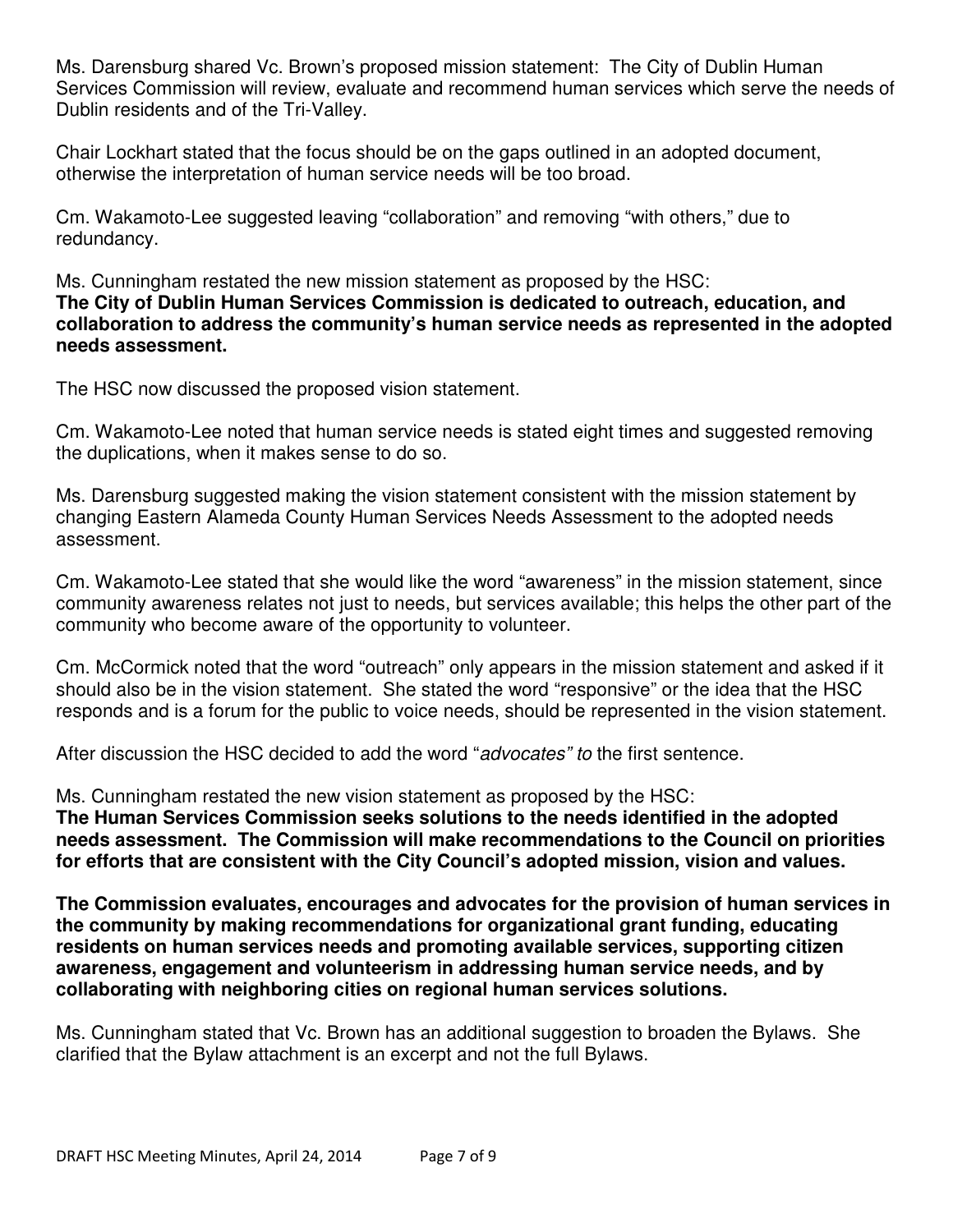Next, Ms. Cunningham explained that the language statements for the vision and mission statement will be presented to the City Council for adoption and that she will advise the HSC of the meeting date prior to adoption.

Chair Lockhart suggested developing work goals to focus on future issues and feels that this effort may encourage the public to attend the HSC meetings, being aware in advance, of future topics of discussion.

Ms. Cunningham stated that a joint HSC meeting with Pleasanton and Livermore is tentatively scheduled for June 10, 2014, being hosted by the City of Dublin.

# **8.3 City of Dublin Below Market Rate (BMR) Rental Monitoring Report**

Ms. Darensburg presented the BMR Rental Monitoring Report as outlined in the Staff Report.

Chair Lockhart asked about the minor issues found in the BMR rental monitoring.

Ms. Darensburg responded that there were two issues: 1. Overcrowding: a one bedroom unit was occupied by three people, with an allowable maximum of two persons per bedroom. And stated that the tenants will not be evicted, however the apartment community was made aware of the standard; 2. A tenant renting an affordable unit also owned property, which conflicts with the City's Inclusionary Guidelines.

Cm. McCormick commented on The Groves, senior community, stating that she is hearing complaints about grandparents keeping grandchildren for weeks at a time and that some of the people living there are under the age of 40.

Ms. Darensburg replied that as long as one person is at least 55 years of age, a second person living in the household can be 45 years old or so.

Ms. Cunningham shared with the Commission a Housing and Human Services Division event scheduled for May 14, 2014, a Senior Resource Open House, to be held at the Dublin Senior Center. Outreach efforts have included a direct mailing to all units within the affordable senior communities and the distribution of marketing materials to the property management of all the apartment communities that have BMR units with the intent to capture seniors in all affordable communities.

Ms. Darensburg confirmed the organizations that will be at the Senior Resource Open House: Echo Housing, Meals on Wheels, Senior Support, Open Heart Kitchen, HICAP (Medicare) and Social Security Administration.

Chair Lockhart asked if transportation will be provided.

Ms. Darensburg confirmed that transportation will be provided for The Grove's community and Carlow Court senior community and that the event is from 10:30 AM - 1:30 PM.

Chair Lockhart asked if The Groves provides van service on a regular basis.

Ms. Darensburg confirmed that The Groves does provide transportation five days per week.

# **9. OTHER BUSINESS**

Ms. Cunningham announced current events going on that are related to the HSC:

DRAFT HSC Meeting Minutes, April 24, 2014 Page 8 of 9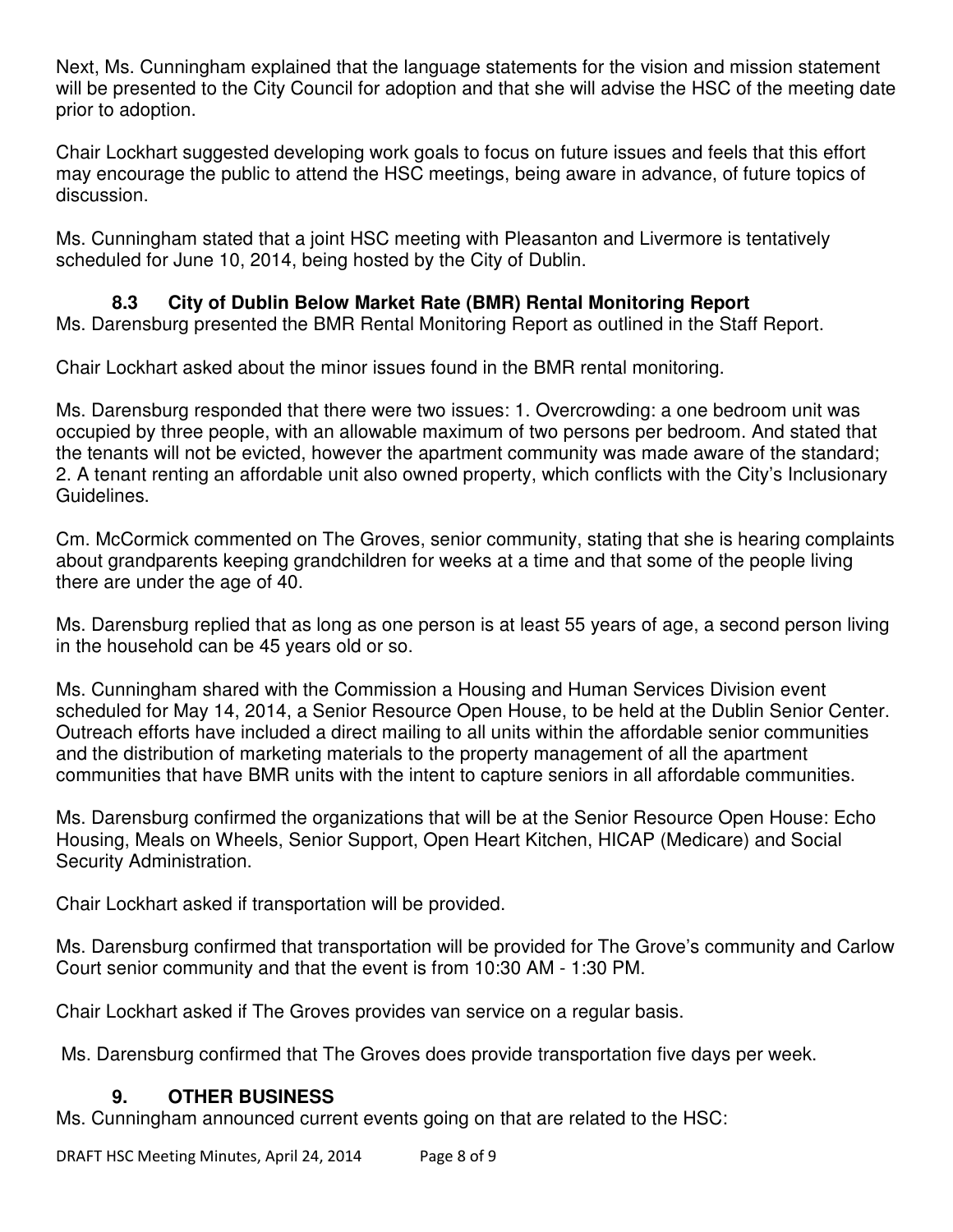- Dublin City Council Meeting May 6th
	- Axis Community Health Joint Funding Agreement
	- Proclamation for Affordable Housing Week
- Mayor Sbranti's Faith Leaders Breakfast May 15th, Dublin Library
- Farmers' Market Volunteer Fair May 1st
- Dublin Crossing Community Park Task Force Deadline May 14th
- Dublin Pride Week "Our City, Our Home" Sat. April 26th – May 3rd
- Next Regular HSC Meeting Thursday, July 24th

# **ADJOURNMENT**

Being no further business, the meeting adjourned at 9:27:01 PM.

Respectfully Submitted,

\_\_\_\_\_\_\_\_\_\_\_\_\_\_\_\_\_\_\_\_\_\_\_\_\_\_\_\_\_\_\_\_\_ Anastasia Nelson, Recording Secretary

APPROVED:

Chair Chairperson, Chair Lockhart

\_\_\_\_\_\_\_\_\_\_\_\_\_\_\_\_\_\_\_\_\_\_\_\_\_\_\_\_\_\_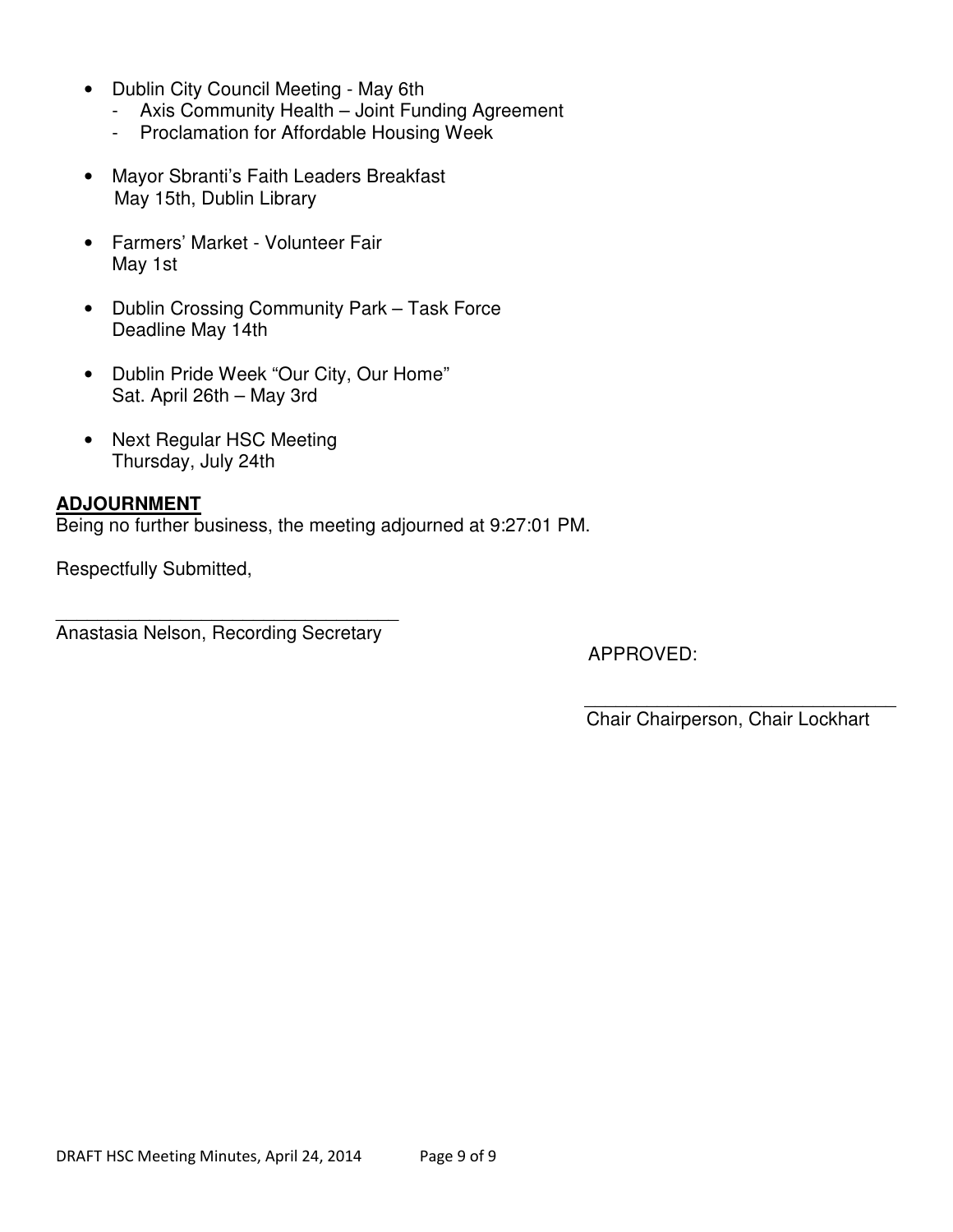

# AGENDA STATEMENT HUMAN SERVICES COMMISSION

| DATE:                       | July 24, 2014                                                                                                                                                                                                                                        |
|-----------------------------|------------------------------------------------------------------------------------------------------------------------------------------------------------------------------------------------------------------------------------------------------|
| TO:                         | <b>Human Services Commission</b>                                                                                                                                                                                                                     |
| <b>SUBJECT:</b>             | Joint Dublin, Livermore, and Pleasanton Human Services Commission Workshop held June<br>10, 2014<br>Prepared by Amy Cunningham, Assistant to the City Manager                                                                                        |
| <b>EXECUTIVE SUMMARY:</b>   | The Commission shall discuss the first joint Human Services Commission workshop held<br>with Livermore and Pleasanton on June 10, 2014, including next steps in our regional and<br>local efforts to address human services needs in the Tri-Valley. |
| <b>FINANCIAL STATEMENT:</b> | None.                                                                                                                                                                                                                                                |
| <b>RECOMMENDATION:</b>      | Receive Report and Discuss Next Steps.                                                                                                                                                                                                               |

#### DESCRIPTION:

On June 10, 2014, the Commission met for the first time with the Livermore and Pleasanton Human Services Commissions. The Commissions had the opportunity to learn more about each other's interests, share information about their recent activities, and identify priorities for future regional work.

#### Regional Priority Human Services Needs

At the meeting, the Commissioners reviewed and discussed (Attachment 1 – Meeting Notes) the 2011 East Alameda County Humans Services Needs Assessment (Needs Assessment). Commissioners then participated in a ranking process to identify which of the fourteen needs identified in the Needs Assessment they felt were priorities for future regional work. At the conclusion of the ranking process, the Commissioners jointly identified three specific regional human services needs for future focus:

- Behavioral Health;
- Health Care (including Dental); and
- Senior Services.

To identify methods in addressing these needs, the Commissioners formed a joint subcommittee with two to three representatives from each City Commission. The subcommittee will meet and discuss the three needs, brainstorm opportunities to address the needs (either programmatic or systematic), and jointly engage in agreed upon efforts in the hope of making a positive impact on these needs.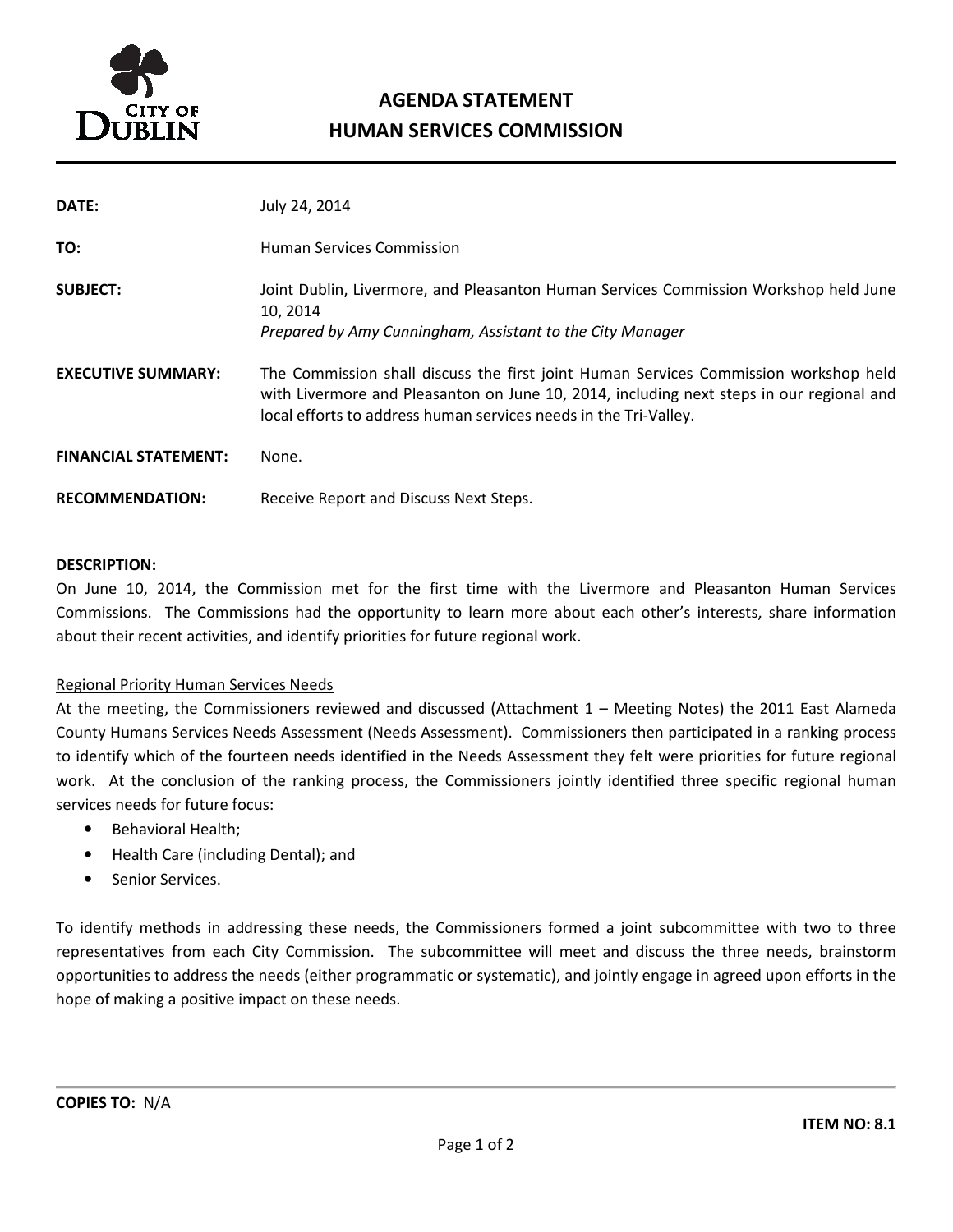#### Regional Subcommittee

The appointed subcommittee representatives from Dublin's Human Services Commission are Janet Lockhart and Sue Wakamoto-Lee. Livermore's subcommittee representatives are Joanne Horgan, Julie Schnitter, and Diana Carey. Pleasanton's Commissioners opted to wait until their next Commission meeting to identify representatives. They expressed a desire to first receive input from the Commissioners that were absent from the joint workshop. Pleasanton's next Human Services Commission meeting is scheduled for August 20, 2014. Staff anticipates that once Pleasanton's Commission has appointed representatives, a meeting will be scheduled with the joint subcommittee to discuss future steps.

#### Next Steps for Dublin's Human Services Commission

As a new commission, the joint workshop was a valuable way for Dublin's Commissioners to hear first-hand about Human Services Commission activities in Livermore and Pleasanton. Similar to Dublin, Livermore and Pleasanton's Commissions play an active role in their respective grant recommendation processes. In the past, the two cities have participated in joint projects such as the creation and periodic update of the Human Services Pocket Guide and the Regional Food Storage Project. Livermore's Commission has established annual programming including fundraising efforts and work to provide warm clothing to the homeless each winter. Commissioners are currently focused on the outcomes on the Livermore Mayor's Homeless Summit. Pleasanton's Commission has created a strategic plan and work plan focusing on education and outreach around human service needs. In particular, the Commission is working to produce a white paper on dental service needs for their City Council's consideration.

The July 24<sup>th</sup> meeting represents the Dublin Human Services Commission's fourth meeting (excluding the joint workshop). Much of the foundational work to create a functioning commission has been completed. In addition to receiving a general overview of the Commission's responsibilities and regulations, the Commission has provided funding recommendations for the Community Grants Program to the City Council, and has crafted a mission and vision statement to help guide future work (included at end of agenda).

At this time, Staff is recommending that the Commission discuss next steps in Dublin's efforts to address human service needs. Potential options may include: identifying one or two priorities from the Needs Assessment for further study, discussion, and action (the needs could be the same as the regional priorities); engage in strategic planning efforts; or seek additional information and education about the emerging human service needs of Dublin residents and identify potential solutions.

#### NOTICING REQUIREMENTS / PUBLIC OUTREACH:

None.

#### ATTACHMENTS:

- 1. Joint Human Services Commission Workshop June 10, 2014 Meeting Notes
- 2. 2011 East Alameda County Humans Services Needs Assessment 14 Needs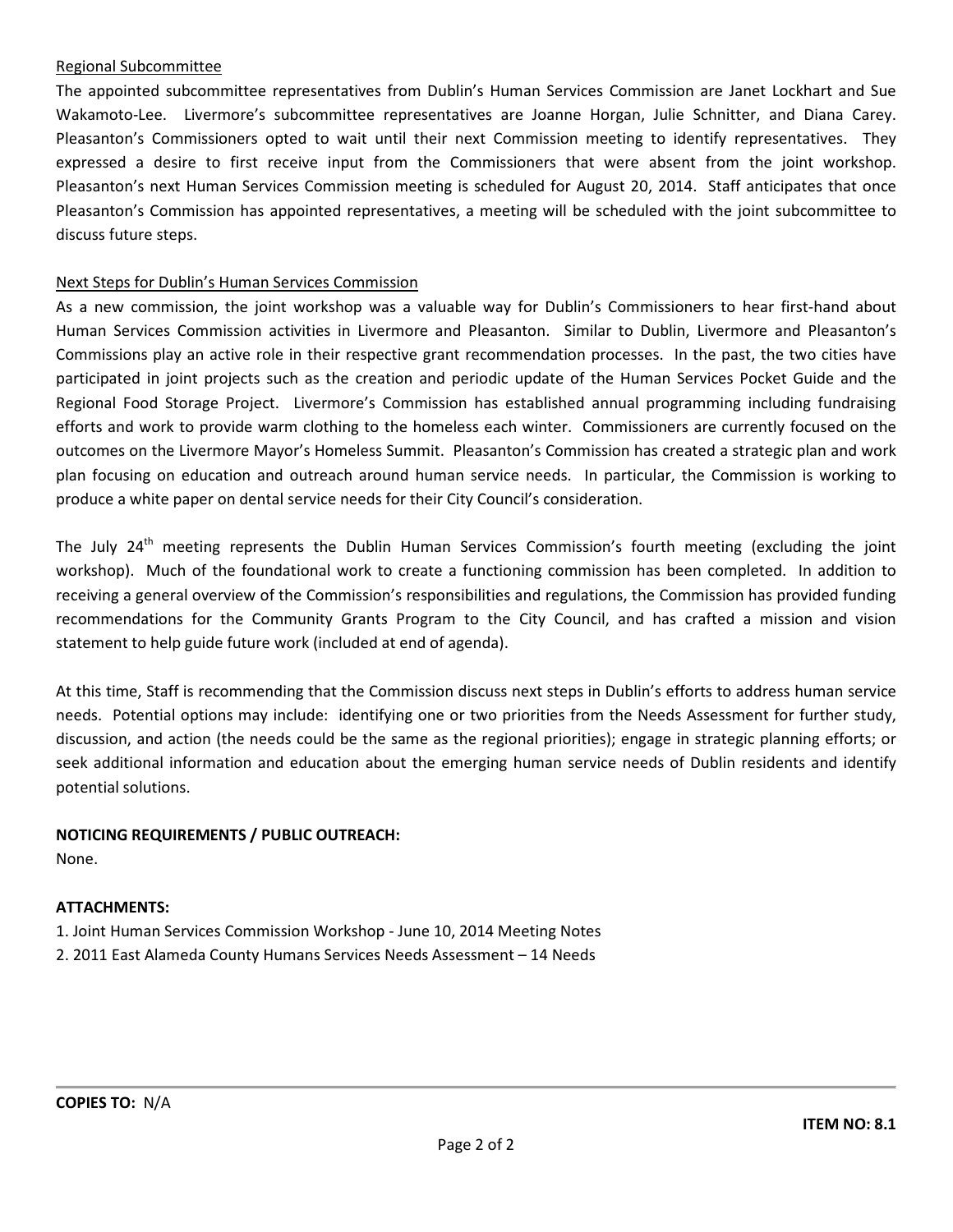





# **JOINT HUMAN SERVICES COMMISSION WORKSHOP CITY OF DUBLIN, CITY OF LIVERMORE, AND CITY OF PLEASANTON DRAFT Workshop Meeting Notes June 10, 2014**

# **CALL TO ORDER**

The June 10, 2014 Joint Human Services Commission (Joint HSC) Workshop was called to order at 7:04 PM at the Dublin Civic Center, Dublin, California, by Chair Janet Lockhart.

# **PLEDGE OF ALLEGIANCE**

Chair Lockhart led the Pledge of Allegiance.

# **COMMISSIONER INTRODUCTIONS**

Introductions commenced with the Commissioners and Staff from the cities of Pleasanton, Livermore and Dublin.

# **ROLL CALL**

| Commissioners (Cm.) Present: | Dublin: Chair Janet Lockhart, Claudia McCormick, Angela<br>Muetterties, Sue Wakamoto-Lee                                                          |  |  |
|------------------------------|---------------------------------------------------------------------------------------------------------------------------------------------------|--|--|
|                              | Livermore: Vice Chair (Vc.) Rob Durrant, Diana Carey,<br>Joanne Horgan, Helen Meier, Julie Schnitter, Chair Wendy<br>Weathers                     |  |  |
|                              | Pleasanton: Chair Joyce Berger, Prashant Jhanwar, David<br>Nagler, Brock Roby, Susan Hayes, Theresa Rowland, Vc.<br><b>Rosiland Wright</b>        |  |  |
| <b>Commissioners Absent:</b> | Dublin: Vc. Alan Brown                                                                                                                            |  |  |
|                              | Livermore: Barbara Bianchi Kai, Donette Phillips, Sherry<br>Ramirez                                                                               |  |  |
|                              | Pleasanton: Alison Boswell, Varsha Clare                                                                                                          |  |  |
| <b>Staff Present:</b>        | Dublin: Amy Cunningham, Assistant to the City Manager;<br>Lynette Darensburg, Administrative Analyst II; Anastasia<br>Nelson, Recording Secretary |  |  |
|                              | Livermore: Jean Prasher, Human Services Program<br>Manager                                                                                        |  |  |
|                              | <b>Pleasanton: Becky Hopkins, Community Services</b><br>Manager                                                                                   |  |  |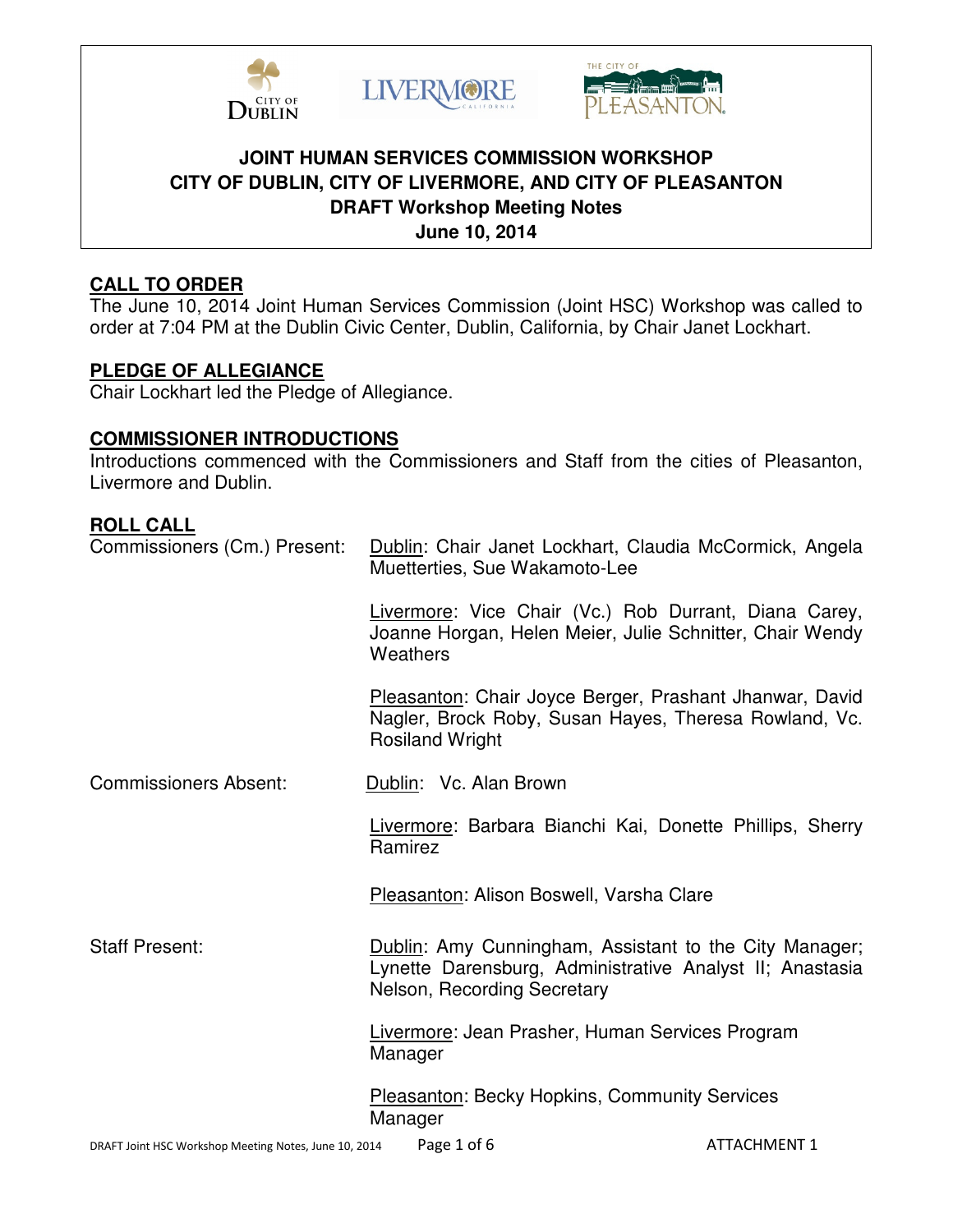# **PUBLIC COMMENT**

Kenny Altenburg, Branch Operation Director, of the Tri-Valley YMCA gave an update on the Y-Camp, Kids with Special Needs program. He stated that they were able to lower ratios (8 to 1) of children to licensed child care personnel because of funding from the Commissions, an impressive number in comparison with other camps. He next directed attention to the Emerald Vista Apartment Community as they are requesting more services for resident parents. With the help of grant funding through Kaiser, YMCA is looking to offer a holistic health program. He then introduced YMCA's Case Manager, Susan, who is providing valuable one-on-one counseling and case management to residents at Emerald Vista.

# **AXIS COMMUNITY HEALTH – FUTURE COMMUNITY HEALTH CENTER PRESENTATION**

Sue Compton, CEO**,** of Axis Community Health (Axis) shared information about the community capital campaign to build a new community health center. She explained that Axis is the sole provider of primary care medical services to the uninsured and low income residing in the Tri-Valley with clinics in Pleasanton and Livermore (including mental health). They serve 14,000 people and project an estimated 20,000 by the year 2016. Their current clinic sites are bursting at the seams even with 22 exam rooms, an estimated 50 exam rooms are needed to cover anticipated growth. She explained that the next phase of the project is construction. It is estimated to start November 1, 2014 with a target opening date of August 1, 2015.

She then answered questions from the Commissioners, explaining the community capital campaign goal is \$1.7 million dollars. The current clinics will not close because the exam rooms are needed and the patients expected to use the new clinic are residents of the Tri-Valley, with 60% of the patients living in Livermore.

Ms. Hopkins introduced the M & M game. Commissioners answered a question of choice (from the list provided), corresponding to the M & M color. This exercise encouraged relationship building and familiarity among Commissioners; a lively discussion ensued.

# **COMMISSIONS ROUNDTABLE**

Chair Lockhart opened up the floor to each Commission to share information about recent activities and accomplishments.

Chair Weathers of Livermore related that their total grant funding of \$703,901 dollars was disbursed among capital projects, public service and program administration. She explained the difficulty of only funding 20 of the 33 applicants. She next spoke of the Livermore Human Services Commission's (HSC) involvement in the Housing First Program and the City of Livermore's Homeless Summit.

Ms. Prasher explained that 203 people attended the Homeless Summit and (for the first time) the City of Livermore will be funding a homeless outreach team with the aide of Abode Services (Abode). She then explained that the City of Livermore is participating in Housing First. This is a pilot program in Alameda County, in collaboration with other cities, where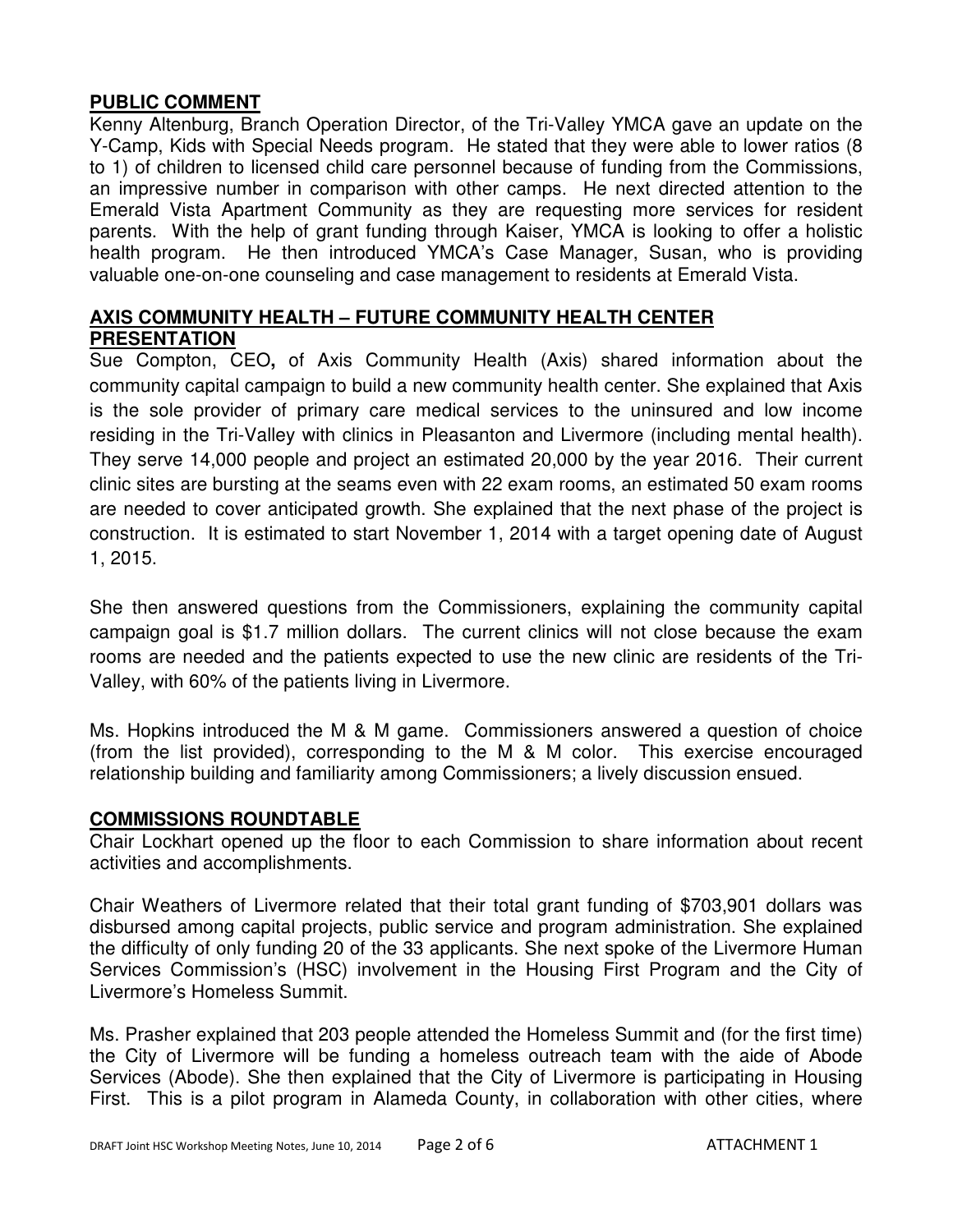grant money is used to put the chronically homeless directly into a home instead of a shelter, which contributes to a reduction of overall medical and emergency service costs.

Chair Weathers also mentioned that December is a dynamic month of fund raising with efforts to provide warm clothing to the homeless and concluded by inviting fellow Commissioners to participate in these events.

Ms. Prasher answered additional questions about the Housing First program. She explained that Alameda County provides an Emergency Solutions Grant for permanent housing vouchers and that the City of Livermore gives Abode \$25,000 dollars for case management. Abode also provides other sources of funding with the goal of getting those housed stabilized and off the housing voucher, so it can be used to assist others in need.

Chair Berger informed fellow Commissioners that the City of Pleasanton HSC put together a strategic plan (with the help of a consultant), a work plan and a timeline to promote education and outreach, focusing on dental services with the goal of producing a white paper for their City Council.

The Joint HSC discussed dental services further clarifying the need to find willing providers to deliver services to low income families and the uninsured in the Tri-Valley with the current reimbursements that are available. In the discussion the Joint HSC identified program funding sources through the school district (awarded \$5,000 from the City of Livermore), Medi-Cal (covering foster children until the age of 26), but noted the additional out-of-pocket co-pay would make it difficult for these income groups.

Cm. McCormick asked the Commissions how often they meet. Livermore and Pleasanton Commissions confirmed they meet once a month.

Chair Lockhart stated that the Dublin HSC meets quarterly and although newly formed jumped right into Community Grant funding and directing funds to organizations that provide services as identified in the needs assessment. The HSC set a precedent in requesting that arts programs be referred to a different funding source. She stated that \$120,000 dollars was allocated from the City's General Fund, and additional CDBG funding through Alameda County. She then mentioned that the HSC created a mission and vision statement. She also mentioned a noteworthy event, the "Senior Resource Open House." This event was held in Dublin to bring seniors together with service providers that are able to offer targeted human services resources.

Chair Weathers asked how many homeless are in Dublin.

Ms. Cunningham stated that Alameda County issued numbers, but concerns arose as to the accuracy of the numbers.

Chair Lockhart stated that the homeless in Dublin are primarily those living on the edge or "couch surfing."

Cm. Roby asked if Dublin would have to wait until the next census to know if the population has reached 50,000.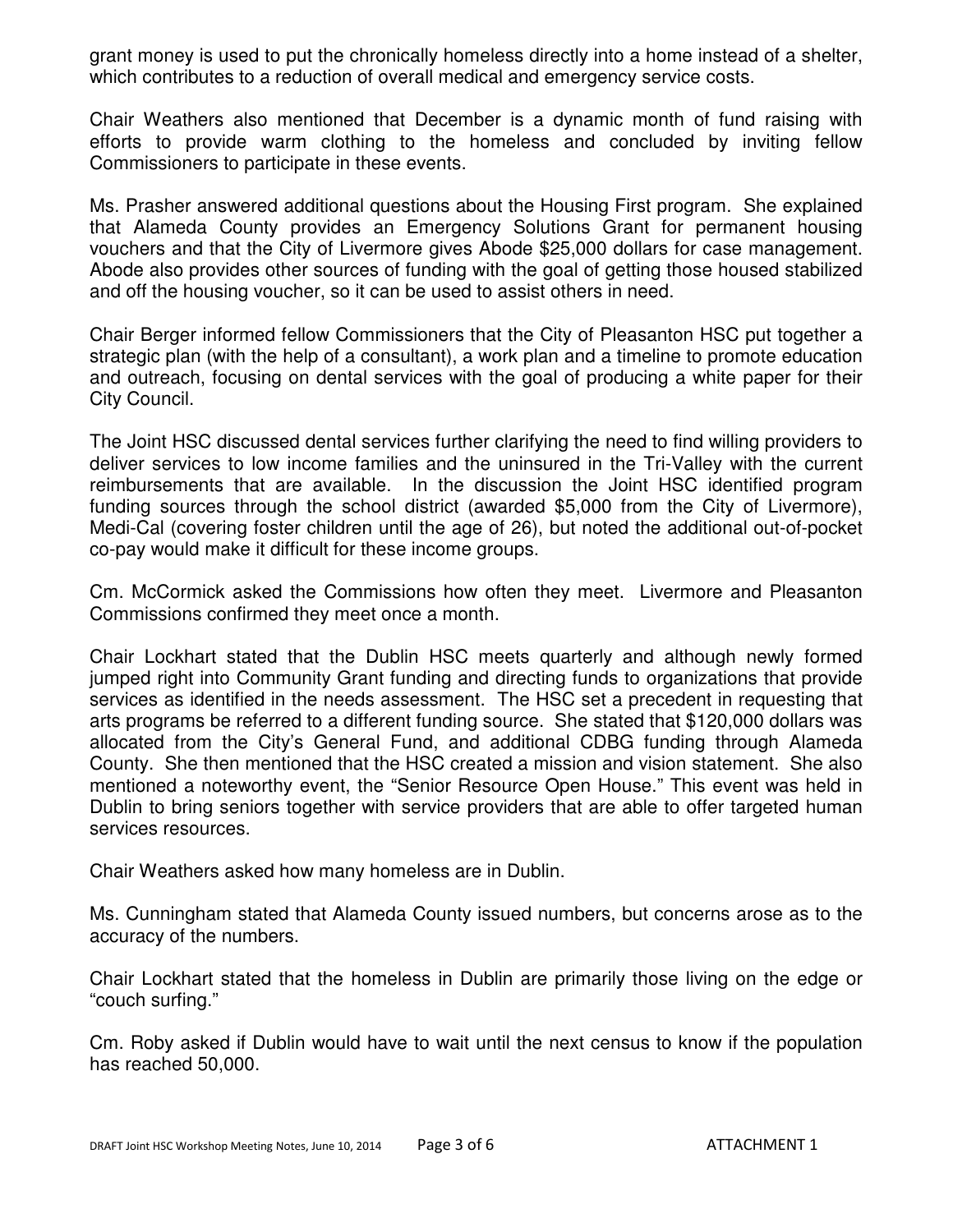Ms. Darensburg responded that HUD looks at the American Community Survey annually, even though the numbers come out every 2-3 years, and it is anticipated that as of July 1, 2014, the City will know if it has become an entitlement City.

Ms. Prasher stated that a homeless count is coming up January 2015 and volunteers will be needed to interview the homeless. The interviews are usually conducted at feeding sites or locations were the homeless congregate.

Ms. Cunningham stated that information can be sent to the Commissioners when available regarding volunteer opportunities for the up-and-coming homeless count.

#### **TRI-VALLEY HUMAN SERVICES NEEDS – DISCUSSION AND PRIORITIZATION**

Chair Lockhart opened the floor for a discussion on the Tri-Valley human service needs, suggesting the formation of a subcommittee of the three Commissions focusing on the group's top priority needs.

Ms. Prasher gave a brief overview of the 2011 Eastern Alameda County Human Services Needs Assessment (needs assessment), highlighting the top 14 needs.

Ms. Cunningham next had the Commissioners identify the top five needs out of the fourteen, and then explained that two from the top five will be further identified.

Chair Lockhart recessed the Joint HSC at 8:31 PM for a break.

Chair Lockhart called the meeting back to order at 8:43 PM.

**The Joint HSC choose six human service needs, instead of five (due to a tie), and then out of the top six, chose their top three. The top three human services needs are: 1. behavioral health; 2. health care (including dental); and 3. senior services.** 

Cm. Lockhart opened up a discussion on how the Commissions could deal with the top priorities either through forming a subcommittee or by some other means. One idea was to communicate between Commissions to keep all informed of progress.

Ms. Cunningham commented that the agendas from each Commission's meeting can be shared with the other Commissions.

Chair Lockhart reminded the Commissioners of the Brown Act and the responsibility of notifying the public when meeting together.

Additional thoughts from the HSC were to tackle projects that affect all three Cities. All Commissioners were in agreement of forming a subcommittee to address the identified three priorities.

Cm. Rowland mentioned the issue of families in poverty and suggested holding a summit and including City leadership, HSC, and school districts to problem solve, explaining that visibility would show concern in the eyes of the community.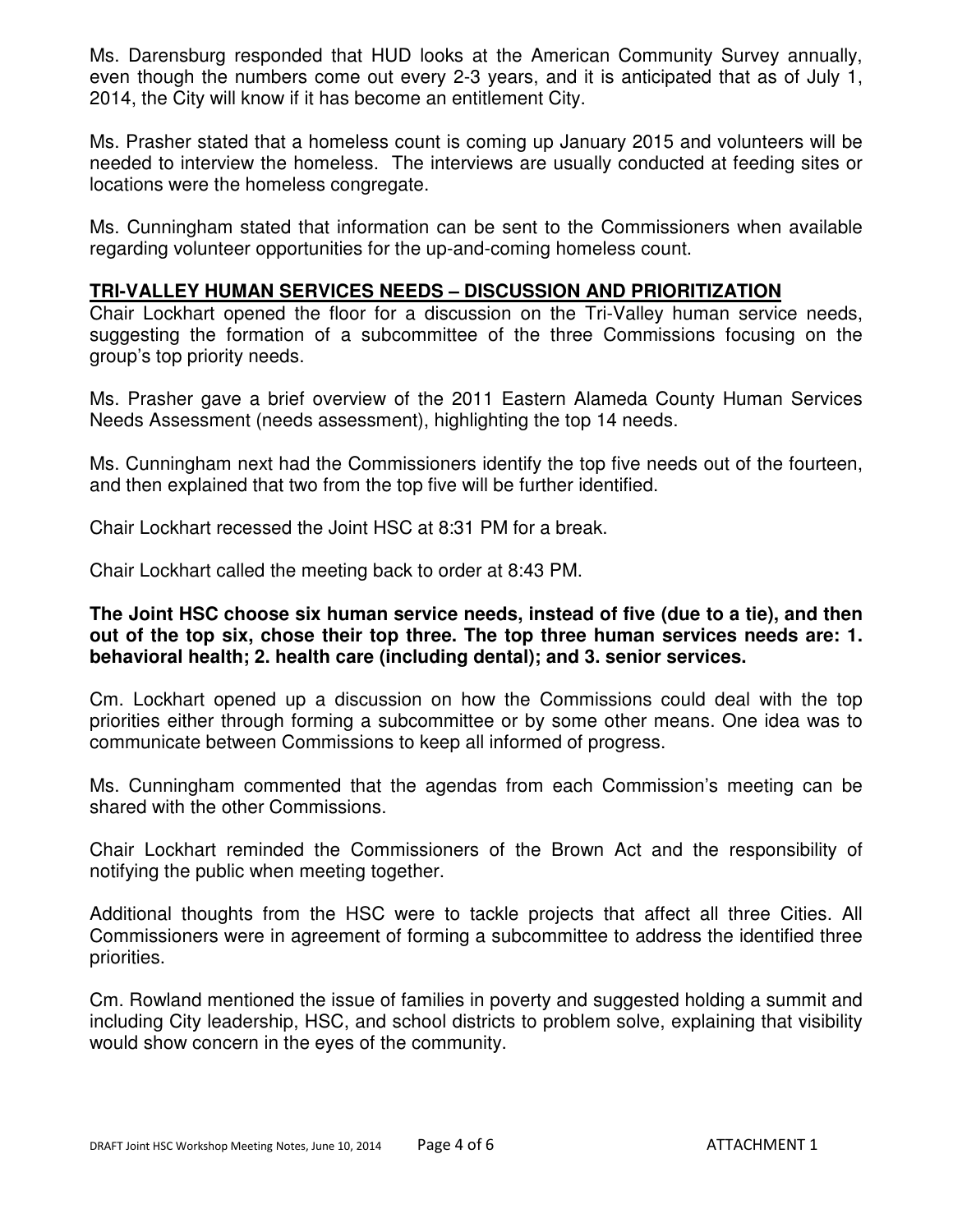Chair Lockhart stated that as neighboring communities, one of the biggest powers is to speak with one voice. She continued that the Joint HSC offering findings to Alameda County on what needs the cities have in common carries weight.

Cm. Nagler suggested a systemic approach versus programmatic. He gave an example of a work group with ongoing discussions between the HSC and the school districts. He mentioned the need to create a way for the HSC to know of evolving changes and what individual jurisdictions can do to respond to them.

Ms. Prasher spoke of an initial convening meeting at Axis's new center regarding poverty in the Tri-Valley. She stated that Kaiser handed out a book, "Poverty in Suburbia," which talks about poverty seeping into suburban areas. These areas have no infrastructure to handle the poverty issues and it leads to people getting overlooked and hiding because they feel stigmatized. She mentioned that the next meeting is September 30, 2014. She also stated that the East Bay Community Foundation would like to expand their focus to the Tri-Valley.

The Joint HSC discussed this important step in acknowledging poverty in the Tri-Valley. Available data provides evidence of the needs. Concern was noted not to duplicate efforts, but to liaison and to get involved with tangible, doable ideas that can fill an unmet needs.

Chair Lockhart expressed concern about holding a summit and suggested supporting local city councils that have the power to make things happen and encouraged a tangible project of supporting summits without initiating them.

The Joint HSC discussed agencies with surplus supplies (i.e. vans, food) and how the Commissioners can use this information to relate needs and solutions to elected officials.

Ms. Cunningham explained the reason for the meeting today is to identify regional priorities, rather than distinguishing between strategy or tangibility. She encouraged the HSC to talk with elected officials and community members about the identified priorities and reminded the Joint HSC that dental care is under the umbrella of health care.

Ms. Hopkins talked about the idea of a joint platform to educate the community and Alameda County on the Joint HSC priorities.

Chair Lockhart asked if each Commission should work on one priority each.

Ms. Prasher stated the Joint HSC should work jointly to have a Tri-Valley voice directing attention to priorities affecting all three cities.

Ms. Hopkins emphasized that a joint voice is tangible and recommended a smaller work group to come up with a statement and objectives that would create a communication piece around the needs assessment.

Ms. Cunningham explained that Staff was hoping the Joint HSC Subcommittee could brainstorm ideas, bringing concepts back to their respective Commissions who could further identify solutions.

Ms. Prasher reminded the Joint HSC that according to the City of Livermore attorney, if there is one person from each Commission meeting together, the Brown Act applies.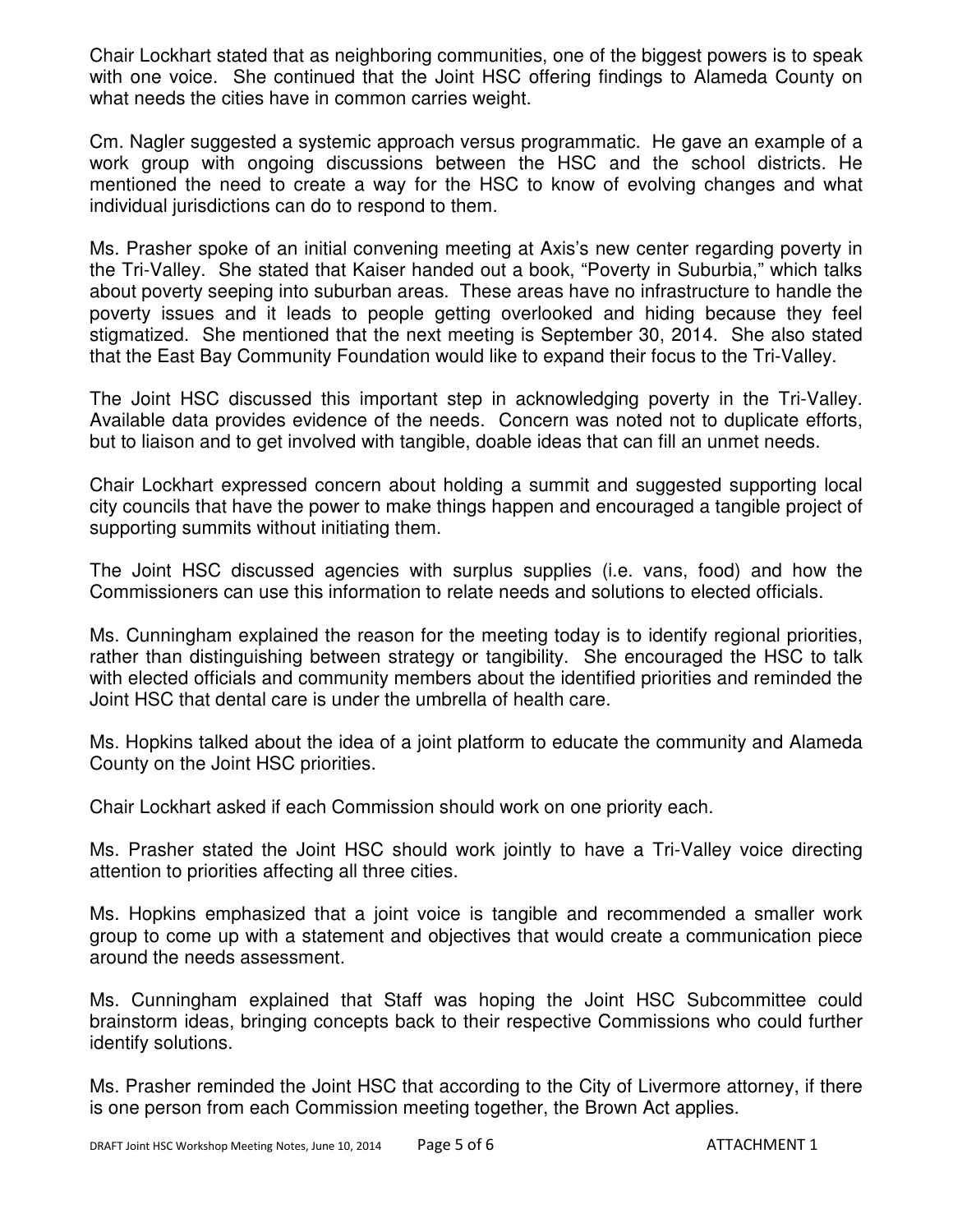**Representatives for the Joint HSC Subcommittee from the Dublin and Livermore Commissions were decided upon: Chair Lockhart and Cm. Wakamoto-Lee from Dublin, Cm. Horgan, Cm. Schnitter and Cm. Carey from Livermore; and Pleasanton will decide next week at their Commission meeting.** 

# **OTHER BUSINESS**

The Tri-Valley Health Fair, Carnaval de la Salud, August 23, 2014, 10 AM - 4 PM, is funded through Measure A dollars. The health fair will focus on Spanish speaking and low income families, providing health screening, and free transportation to and from the event. Outreach is provided through the schools and a speaker series was conducted in all three communities targeting specific language groups. Volunteers are needed and can sign up through the website at trivalleyhealth.org.

## **ADJOURNMENT**

Being no further business, the meeting adjourned at 9:39 PM.

Respectfully Submitted,

\_\_\_\_\_\_\_\_\_\_\_\_\_\_\_\_\_\_\_\_\_\_\_\_\_\_\_\_\_\_\_\_\_ Anastasia Nelson, Recording Secretary

APPROVED:

 $\overline{\phantom{a}}$  ,  $\overline{\phantom{a}}$  ,  $\overline{\phantom{a}}$  ,  $\overline{\phantom{a}}$  ,  $\overline{\phantom{a}}$  ,  $\overline{\phantom{a}}$  ,  $\overline{\phantom{a}}$  ,  $\overline{\phantom{a}}$  ,  $\overline{\phantom{a}}$  ,  $\overline{\phantom{a}}$  ,  $\overline{\phantom{a}}$  ,  $\overline{\phantom{a}}$  ,  $\overline{\phantom{a}}$  ,  $\overline{\phantom{a}}$  ,  $\overline{\phantom{a}}$  ,  $\overline{\phantom{a}}$ Chairperson, Janet Lockhart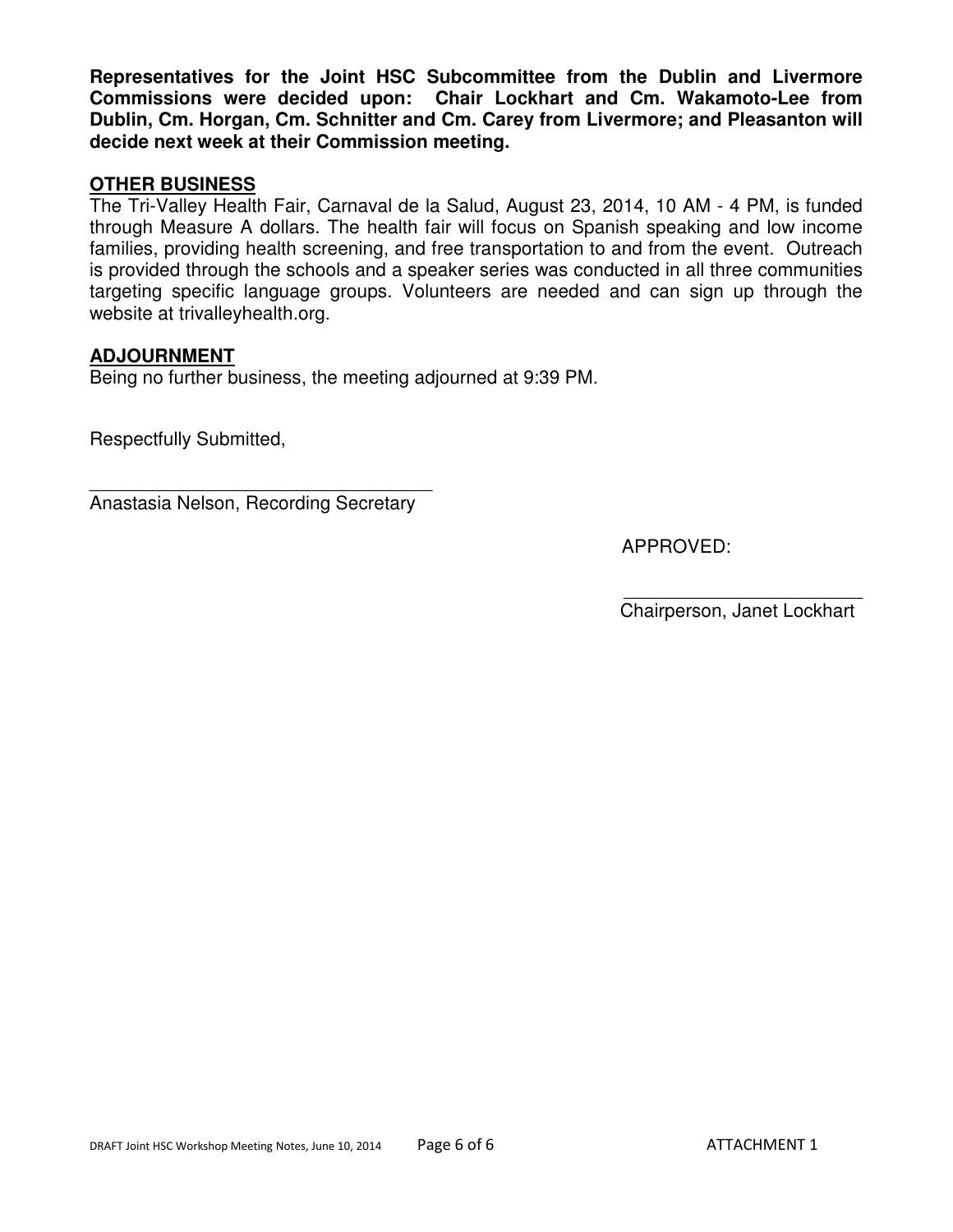

# 14 AREAS OF CONCERNas Identified in the Needs Assessment

| <b>2011 Tri-Valley Needs Assessment</b>                                  |                                    |                 |                             |  |  |  |
|--------------------------------------------------------------------------|------------------------------------|-----------------|-----------------------------|--|--|--|
| <b>Findings by Area of Concern *</b><br>Behavioral health (mental health |                                    |                 |                             |  |  |  |
| $\mathbf 1$                                                              | and substance abuse)               | 8               | <b>Disabilities</b>         |  |  |  |
| $\overline{2}$                                                           | Affordable housing                 |                 | Food and nutrition          |  |  |  |
|                                                                          |                                    | $\overline{9}$  |                             |  |  |  |
| $\overline{\mathbf{3}}$                                                  | <b>Health care</b>                 | 10              | <b>Senior services</b>      |  |  |  |
|                                                                          |                                    |                 |                             |  |  |  |
| $\overline{\mathbf{4}}$                                                  | Workforce development              | 11              | <b>Youth services</b>       |  |  |  |
|                                                                          |                                    |                 | Child care, early childhood |  |  |  |
| $\overline{\mathbf{5}}$                                                  | Homelessness                       | 12 <sup>2</sup> | development and education   |  |  |  |
|                                                                          |                                    |                 | Changing demographics and   |  |  |  |
| $6\overline{6}$                                                          | Transportation services and access | 13              | growing diversity           |  |  |  |
|                                                                          |                                    |                 |                             |  |  |  |
| $\overline{7}$                                                           | Domestic violence and child abuse  | 14              | <b>Financial assistance</b> |  |  |  |
| *Page 33 Eastern Alameda County Human Services Needs Assessment          |                                    |                 |                             |  |  |  |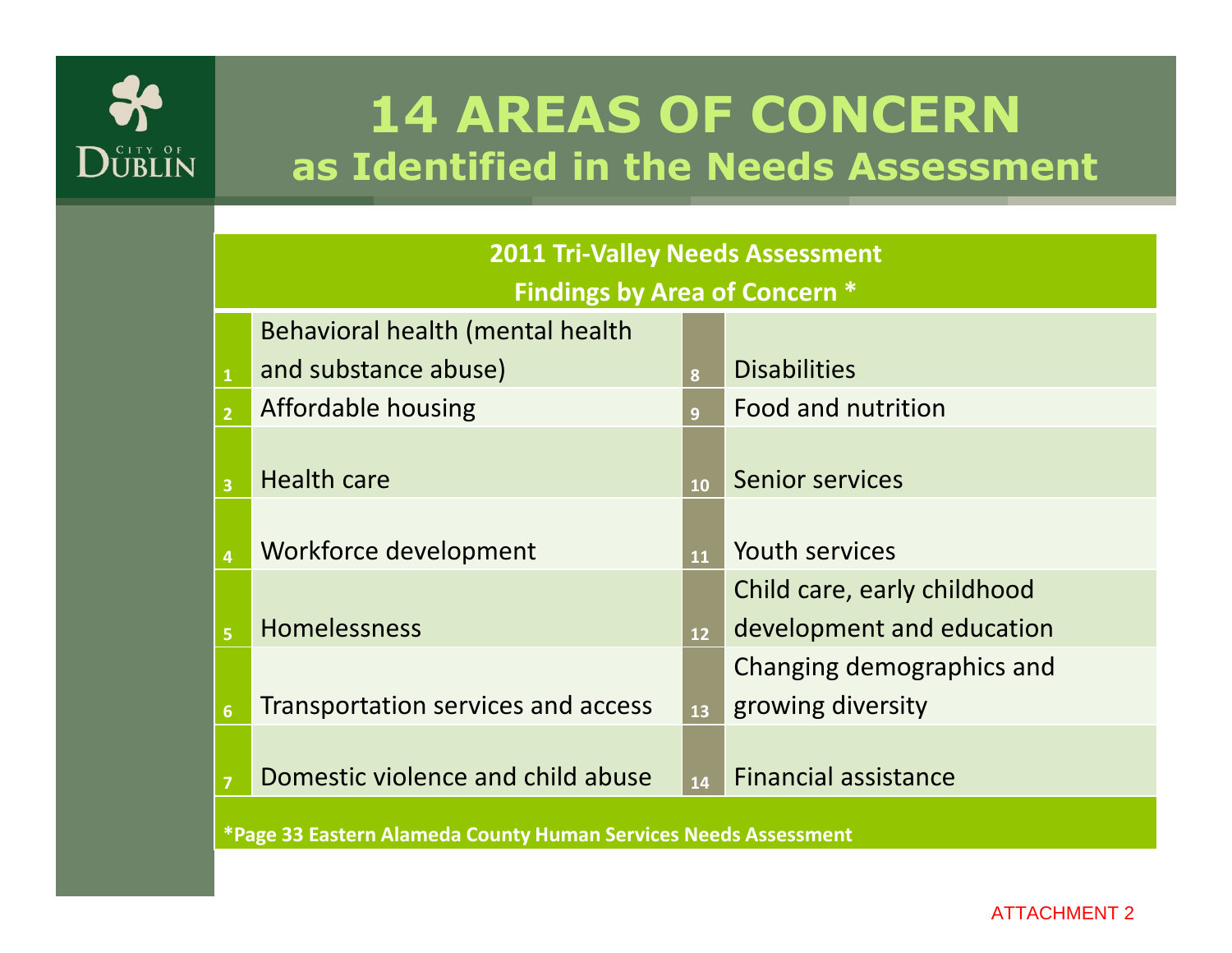

# AGENDA STATEMENT HUMAN SERVICES COMMISSION

| DATE:                       | July 24, 2014                                                                                                           |
|-----------------------------|-------------------------------------------------------------------------------------------------------------------------|
| TO:                         | <b>Human Services Commission</b>                                                                                        |
| <b>SUBJECT:</b>             | Commissioner Term of Office and Reappointment Process<br>Prepared by Lynette Darensburg, Administrative Analyst II      |
| <b>EXECUTIVE SUMMARY:</b>   | The Commission will be presented with information regarding the term of Commission<br>office and reappointment process. |
| <b>FINANCIAL STATEMENT:</b> | None.                                                                                                                   |
| <b>RECOMMENDATION:</b>      | Receive the report.                                                                                                     |

#### DESCRIPTION:

As a provision of the Human Service Commission Bylaws and Rules of Procedures, Commission members are appointed for terms which run four (4) years beginning in December of even numbered election years and end in December of even numbered election years. At the end of a Commissioner's term, the Commissioner may be reappointed to the Commission in the same manner as the initial appointment. Commissioners are eligible to serve a maximum of eight years with two (2) 4-year terms.

On October 1, 2013, Mayor Sbranti appointed the first members to the Human Service Commission. As mentioned, typically appointments are completed in December of even-numbered election years. However, the Human Service Commission started in the middle of the regular appointment cycle and there was a need to stagger Commissioner terms. Two commissioners were appointed to approximately one-year terms and three commissioners were appointed to three-year terms. The staggered timeline will allow for all City Commission appointments to occur on the same cycle as other City Commissions beginning in December 2014. The table below depicts the current commissioners, position and term expiration:

| <b>Commission Member</b> | <b>Position</b>  | <b>Term Expiration</b> |
|--------------------------|------------------|------------------------|
| Janet Lockhart           | Chairperson      | December 2016          |
| Alan Brown               | Vice Chairperson | December 2016          |
| Claudia McCormick        | Commissioner     | December 2016          |
| Angela Muetteries        | Commissioner     | December 2014          |
| Sue Wakamotto-Lee        | Commissioner     | December 2014          |

As described in the table above, appointments for two Commissioners will expire in December 2014. Commissioners assigned to positions that will expire this December can reapply for reappointment during the upcoming process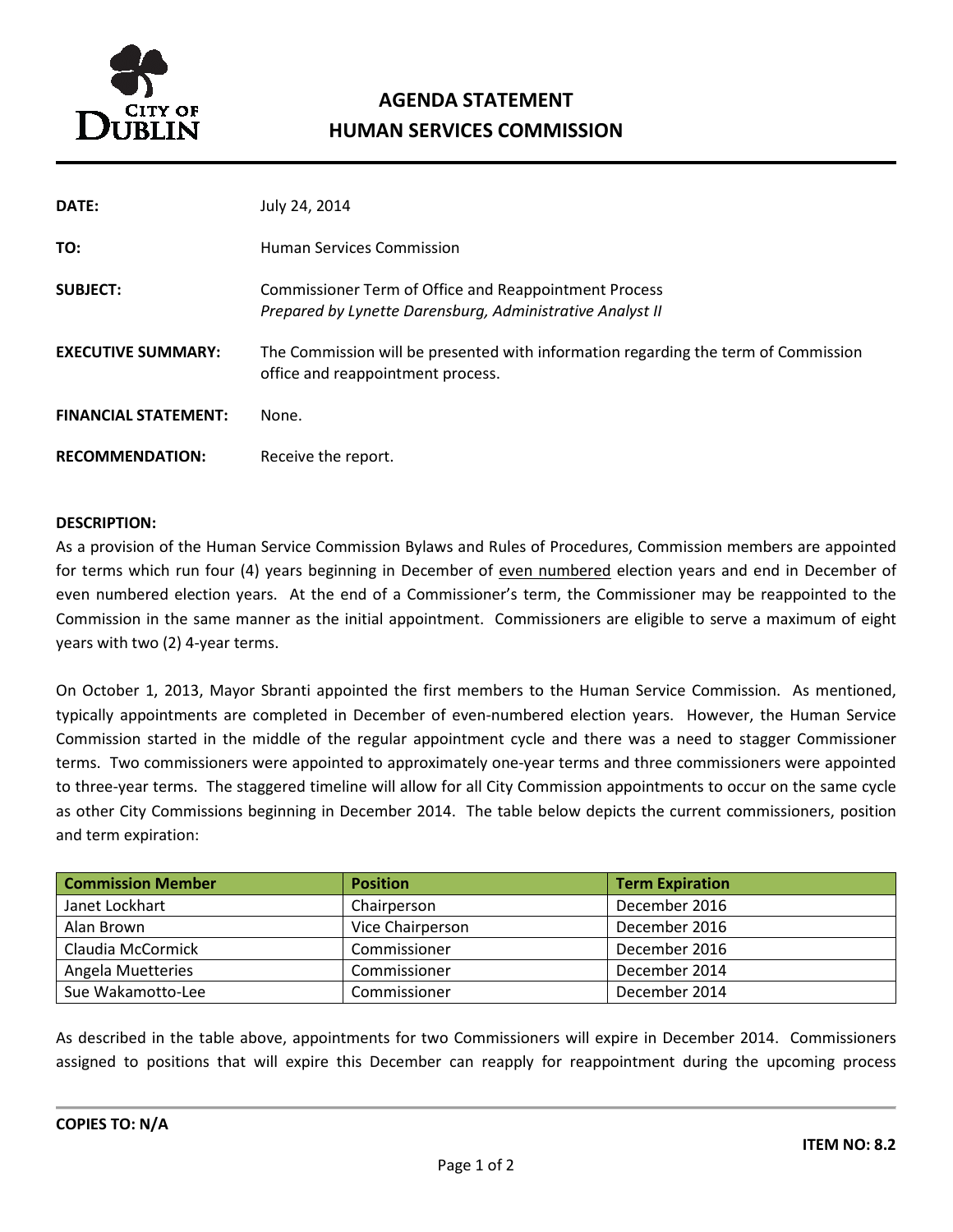through the City Clerk's Office. The City Clerk's Office will conduct advertising and recruitment efforts associated with Commission vacancies. Additionally, Staff will advise the Human Services Commission when the application process has opened.

#### NOTICING REQUIREMENTS / PUBLIC OUTREACH:

None.

#### ATTACHMENTS:

1. Human Service Commission Bylaws and Rules of Procedures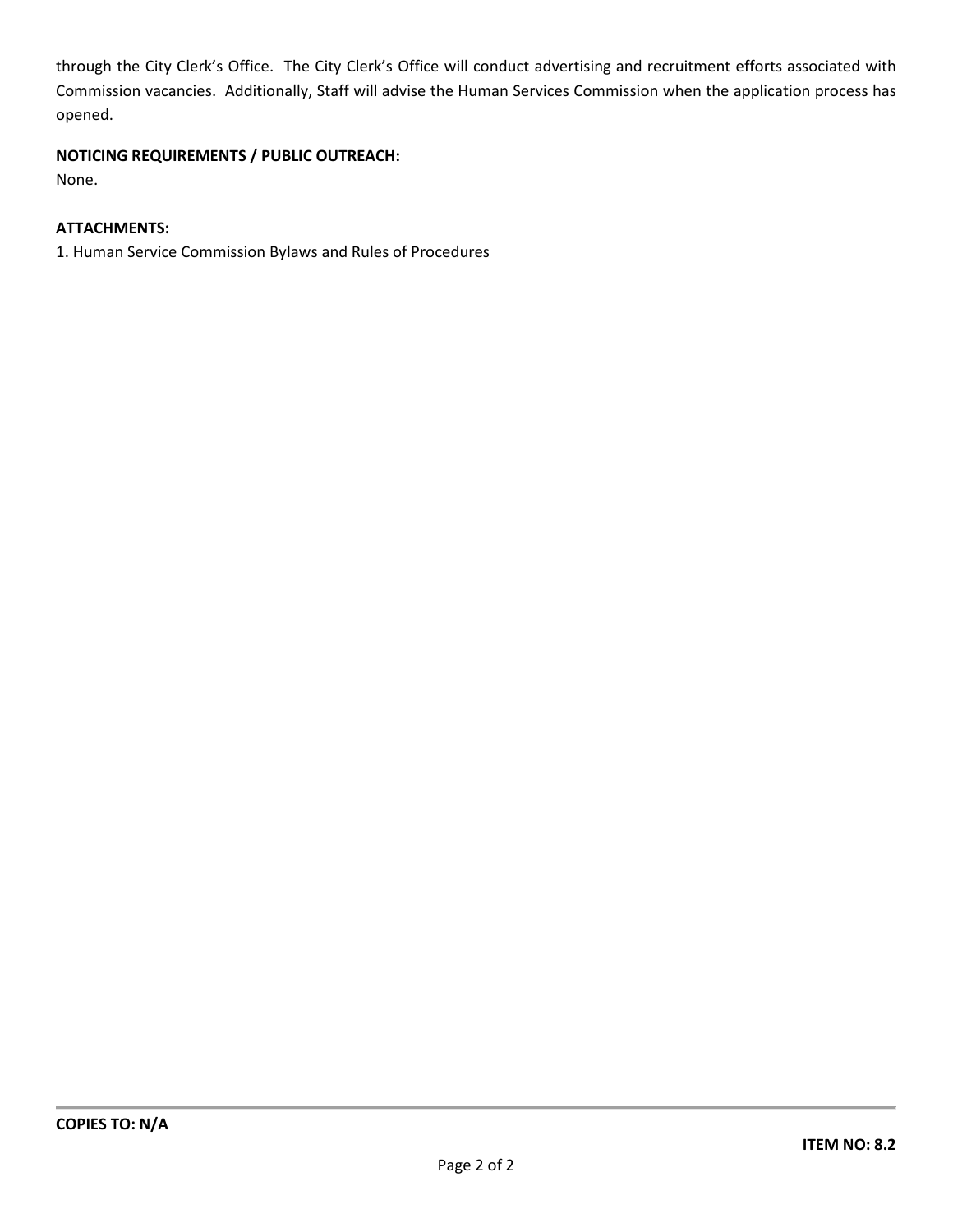# **CITY OF DUBLIN HUMAN SERVICES COMMISSION BYLAWS AND RULES OF PROCEDURE**

#### I. *GENERAL PROVISIONS*

A. These Rules of Procedure shall be known as the Bylaws and Rules of Procedure of the Human Services Commission of the City of Dublin. A copy of these Rules and amendments thereto, shall be filed in the offices of the City Clerk for examination by the public.

B. These Rules and any amendments hereto shall be effective on the date of the adoption hereof, and shall govern the meetings and activities of the Commission.

#### II. *COMMISSION COMPOSITION AND METHOD OF APPOINTMENT*

A. The Human Services Commission shall be composed of five (5) members.

B. The Mayor shall make all appointments to the Commission, with the approval of the City Council.

C. Commission members may resign at any time giving written notice to the Mayor and City Clerk.

#### III. *TERM OF OFFICE AND REMOVAL*

A. Commission members shall be appointed for terms which run four (4) years beginning in December of even numbered election years and ending in December of an even numbered election year. At the end of a Commissioner member's term, the Commission member may be reappointed to the Commission in the same manner as the initial appointment. Commission members shall be eligible to serve a maximum of eight (8) years with tow (2) 4-year terms.

B. Any member of the Commission may be removed from office by the Mayor, with the approval of a majority of the City Council. Removal and appointment of Commissioners shall be made only at a regularly scheduled meeting of the City Council.

C. Commission members must attend 75% of all regular and special meetings in a 12 month period. The Secretary to the Commission shall provide the Mayor with quarterly attendance reports and an annual overview of attendance by Commission members. The Secretary to the Commission shall notify the Mayor if a Commission member is absent from two consecutive meetings. The Commission member shall also be notified that they may be removed from the Commission.

# ATTACHMENT 1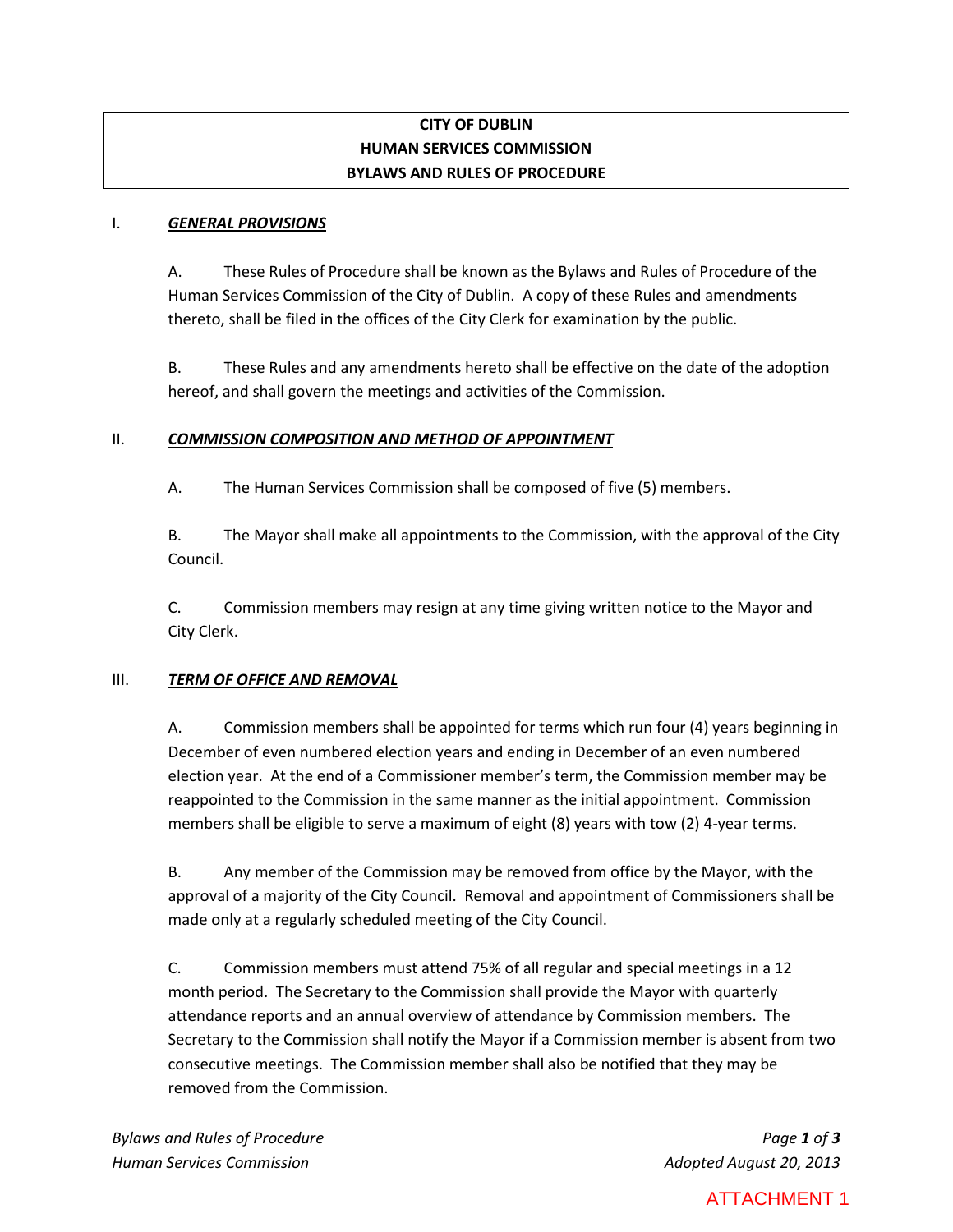D. If a Commission member ceases to reside in the City of Dublin, said Commissioner's office shall be declared vacant.

#### IV. *VACANCIES*

A. Vacancies on the Commission occurring other than by expiration of term shall be filled for the unexpired portion of the term in the same manner as the original appointment.

# V. *OFFICERS*

A. Election and Term of Office. The Commission shall elect a Chairperson and Vice Chairperson at the first meeting in January of each year or, if a quorum is not present, at the next meeting at which a quorum is present. The Chairperson and Vice Chairperson shall serve until their successors are elected, or until their terms as members of the Commission expire, whichever is first. The Commission shall, unless no Commissioners meet the criteria, elect Commissioners to the positions that have not previously served in the position and that have not declined the appointment, with the intent that no one should serve in the position for no more than two consecutive years.

The secretary to the Commission will be the City Manager or his/her designee.

B. Vacancies. In case of any vacancy in the Office of Chairperson or Vice Chairperson, the vacancy shall be filled by an election held at the first regular meeting after the occurrence of such vacancy. The person so elected shall serve the balance of the term.

C. Duties of Officers. The Chairperson performs the following duties:

- 1. Presides at all meetings of the Commission.
- 2. Appoints committees and chairpersons of committees as necessary.
- 3. Signs correspondence on behalf of the Commission.
- 4. Represents the Commission before the City Council.
- 5. Performs other duties necessary or customary to the office.

D. The Committees. The Commission or the Chairperson, upon direction of the Commission, may appoint several of its members, but fewer than a quorum, to serve as a Committee. On certain occasions, such as when a particular kind of expertise or public representation is desirable, the Commission may appoint non-members to the Committee. Committees make recommendations directly to the Commission.

A Committee may not represent the Commission before the Council or other bodies unless it has first received the authorization of the Commission to do so.